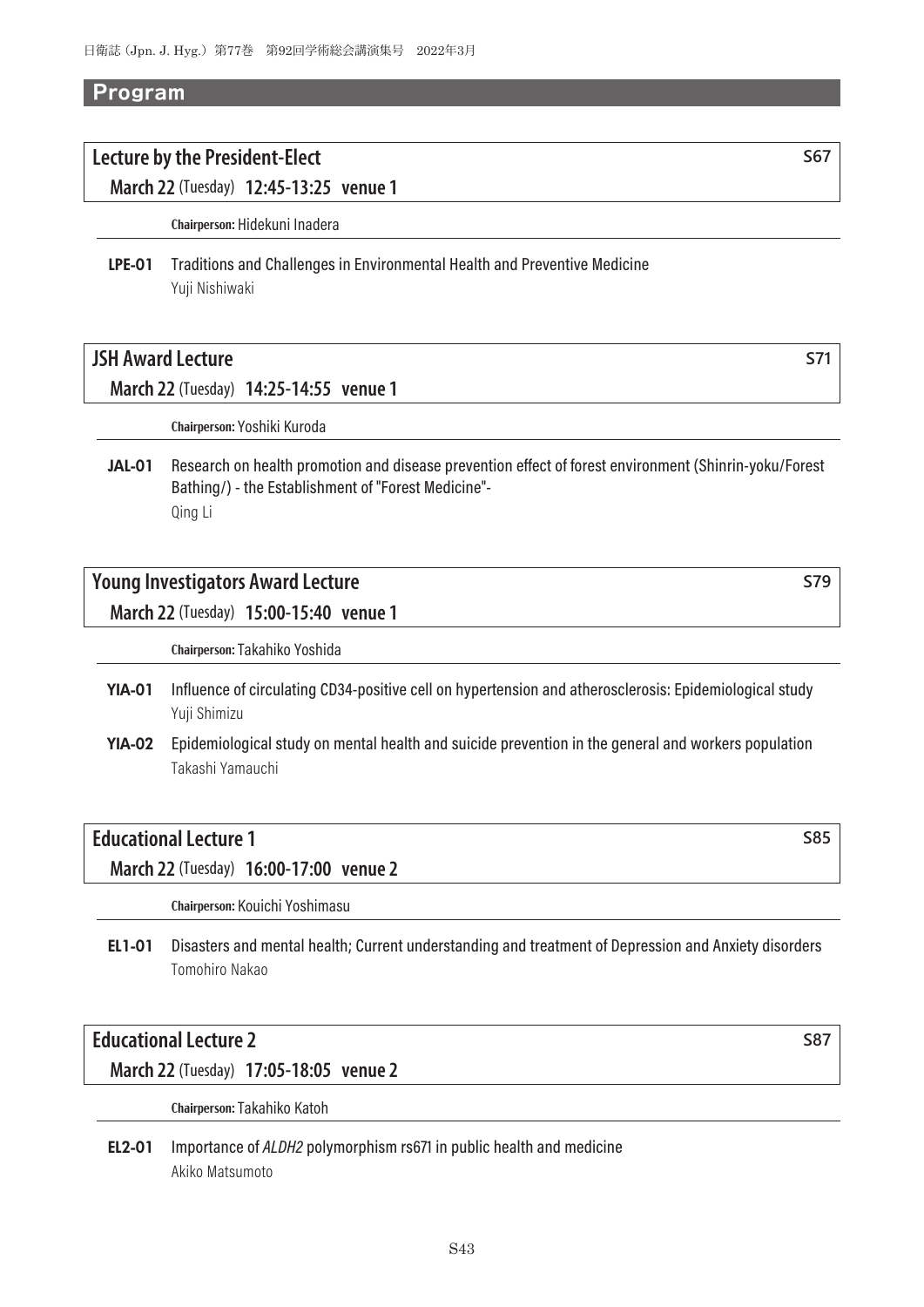# **Educational Lecture 3** S91

**March 23** (Wednesday) **14:00-14:50 venue 1**

**Chairperson:** Masayuki Shima

### EL3-01 Current state of tick bites and tick-born infectious diseases in Japan Masaru Natsuaki

### **Special Lecture S93**

#### **March 23** (Wednesday) **13:00-13:50 venue 1**

**Chairperson:** Masayuki Shima

SL-01 Ambient air pollution and health in China in the context of zero-net emission and accelerating aging Xinbiao Guo

# **Main Symposium** Service Service Service Service Service Service Service Service Service Service Service Service Service Service Service Service Service Service Service Service Service Service Service Service Service Servi

**March 22** (Tuesday) **16:00-18:00 venue 1**

Planetary health: environment, society and human health in the Anthropocene

**Chairperson:** Chiho Watanabe / Masahiro Hashizume

- MSY-01 Planetary Health: Addressing the biggest global health challenges of our times Tony Capon
- MSY-02 Current status and challenges for Planetary Health research and activities Chiho Watanabe
- MSY-03 Carbon footprint for health care services in Japan Keisuke Nansai
- MSY-04 Global Commons Stewardship and Food System Transformation Naoko Ishii
- MSY-05 Climate change and health: impacts and adaptation from the IPCC 6th Assessment Report Masahiro Hashizume

# **Symposium 1 Symposium 1**

**March 21** (Monday) **16:00-18:00 venue 1**

The role of forest medicine in post-COVID-19 health management and disease prevention

**Chairperson:** Qing Li / Masayuki Shima

SY1-01 The role of forest medicine in post-COVID-19 health management and disease prevention in Japan Qing Li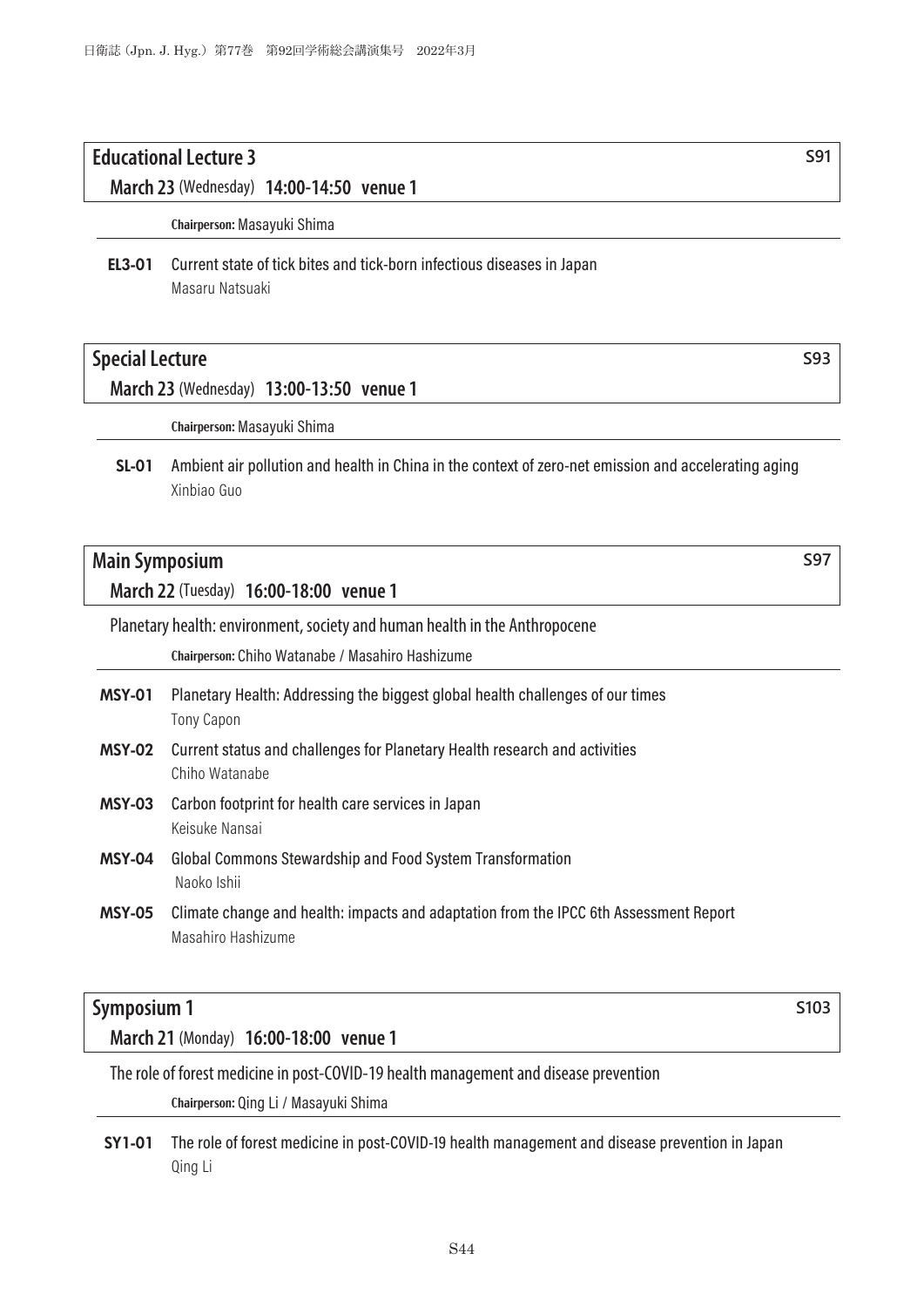- SY1-02 The role of forest medicine in post-COVID-19 health management and disease prevention in China Min Du
- SY1-03 The role of forest medicine in post-COVID-19 health management and disease prevention in Korea Won Sop Shin
- SY1-04 The role of forest medicine in post-COVID-19 health management and disease prevention in Canada Bernadette Rey
- SY1-05 The role of forest medicine in post-COVID-19 health management and disease prevention in Germany Melanie H. Adamek
- SY1-06 The role of forest medicine in post-COVID-19 health management and disease prevention in Italy Francesco Riccardo Becheri
- SY1-07 The role of forest medicine in post-COVID-19 health management and disease prevention in the UK Gary Evans
- SY1-08 The role of forest medicine in post-COVID-19 health management and disease prevention in the world Qing Li

# **Symposium 2** Symposium 2

**March 22** (Tuesday) **9:30-11:30 venue 1**

Assessing the risk of COVID-19 from exposure to SARS-CoV-2 and the practical infection control in occupational and general environment

**Chairperson:** Kenichi Azuma / Teruomi Tsukahara

- SY2-01 Viral droplet/aerosol dispersion simulation on the supercomputer "Fugaku" and infection risk assessment Makoto Tsubokura
- SY2-02 Evaluation of ventilation measures against COVID-19 considering infection probability Takashi Kurabuchi
- SY2-03 Analysis of the secondary infection and cluster of COVID-19 and the practical infection control Atsushi Mizukoshi
- SY2-04 Is it a risk reduction measure for the spread of COVID-19 infection?Thinking from the behavior change of infected people by using the antigen test kit at home. Satoko Iwasawa

# **Symposium 3 S115**

**March 22** (Tuesday) **9:30-11:30 venue 2**

Birth cohort collaboration

**Chairperson:** Fumihiro Sata

SY3-01 Building, Maintaining, and Updating the Infrastructure for Domestic Birth Cohort Collaboration: Efforts for Birth Cohorts in Japan Fumihiro Sata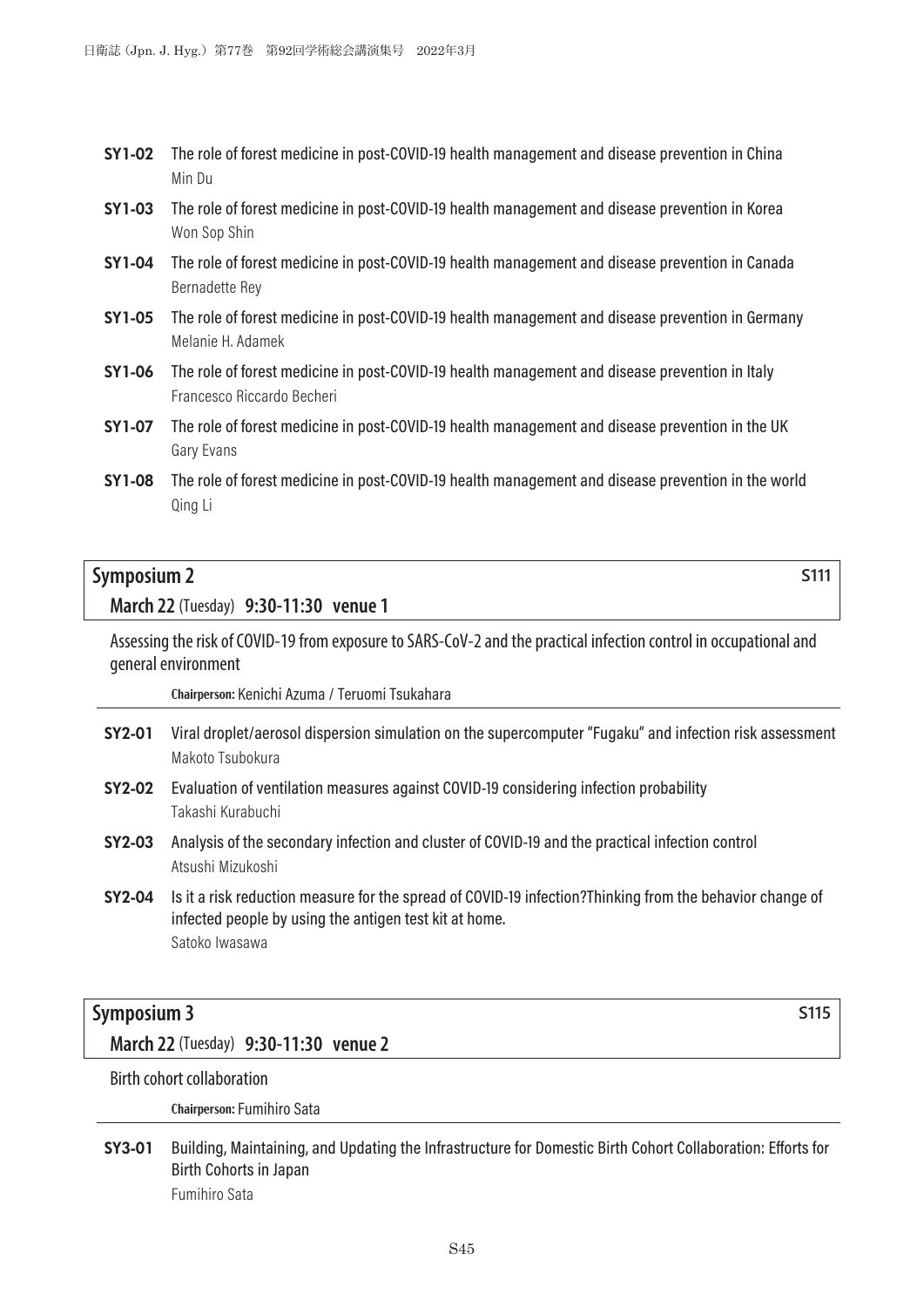- SY3-02 Creating an infrastructure for Meta-Analysis across Birth Cohorts in Japan Naho Morisaki
- SY3-03 IPD analysis in genomic cohort studies Atsushi Shimizu
- SY3-04 Seiiku-Boshi cohort in collaboration with multiple birth cohort study in Japan Reiko Horikawa
- SY3-05 Hamamatsu Birth Cohort for Mothers and Children (HBC Study): the role in the birth cohort collaborative consortium Kenji J Tsuchiya
- SY3-06 The BOSHI Study Hirohito Metoki

# **Symposium 4 S121**

**March 23** (Wednesday) **9:30-11:30 venue 1**

Environmental chemical exposure and health effects: current findings and future perspectives

**Chairperson:** Yuki Ito / Atsuko Ikeda

- SY4-01 Our health and environment: A review of Japan Environment and Children's Study Miyuki Iwai-Shimada
- SY4-02 Longitudinal epidemiological findings of health effect and ongoing challenges in the Hokkaido Study on Environment and Children's Health Chihiro Miyashita
- SY4-03 Toward reducing exposure to environmental chemicals: findings from our dietary surveys Yuki Ito
- SY4-04 Trials of developing AI system/OMCS to predict onset of effects caused by environmental factors Seiichiroh Ohsako

# **Symposium 5 S125**

**March 23** (Wednesday) **9:30-11:30 venue 2**

Air pollutants and health effects: Impact on child health and lifestyle-related diseases

**Chairperson:** Jiro Okumura / Kanae Bekki

- SY5-01 Maternal exposure to air pollutants and obstetric complications Takehiro Michikawa
- SY5-02 Exposure to Asian dust and allergic symptoms on pregnant mothers and infants Kumiko Kanatani T
- SY5-03 Short-term effects of air pollutants on pulmonary function among healthy students Yoshiko Yoda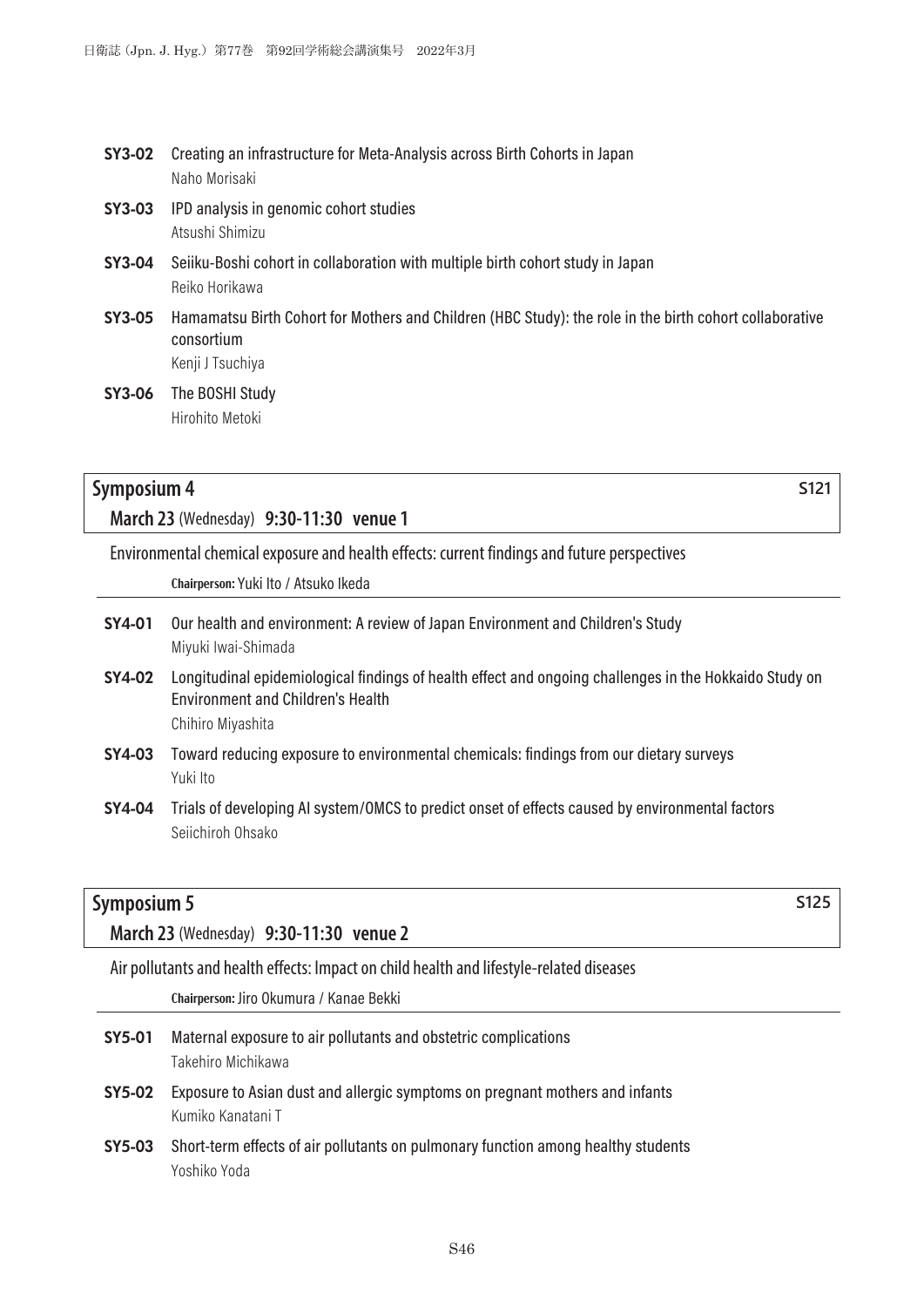- SY5-04 Formulation of air quality standards (benzene, fine particulate matter (PM 2.5), etc.) Kiwamu Nagoshi
- SY5-05 Estimating maternal exposures of ambient key air pollutants for the Japan Environment and Children's Study (JECS) Shin Araki

# **Symposium 6 Symposium 6 Symposium 6 S131**

**March 23** (Wednesday) **13:00-15:00 venue 2**

Health Promotion by Brain Training Using Electroencephalography and Intelligent Systems

**Chairperson:** Hiroki Takada

- SY6-01 Development of a cognitive training system based on an EEG-BMI and its application to "bSports" Ryohei, P. Hasegawa
- SY6-02 Effect of difference in way of viewing movies on brain activation Akihiro Sugiura
- SY6-03 Social implementation of b-sports Hitoshi Hirata
- SY6-04 Towards Teleoperation of Robots based on Human Motion Measurement and Imitation and Brain-Machine Interface Satoki Tsuichihara

# **Young Researchers Association Workshop 1 S137 March 21** (Monday) **12:00-14:40 venue 2**

Potential for preemptive medicine for the development of hygiene

**Chairperson:** Takehiro Suzuki / Mano Horinaka

- YSCM-01 Preemptive medicine in hygiene and environmental medicine Kanae Mure
- YSCM-02 Preemptive medicine and single nucleotide polymorphisms (SNPs): the Hokkaido study on environment and children's health Sumitaka Kobayashi
- YSCM-03 Development of data-driven approaches to preventive and pre-emptive medicine Eiryo Kawakami
- YSCM-04 Ethics in health research and solidarity Yusuke Inoue
- YSCM-05 Development of management systems for hereditary cancers with the spread of precision medicine Hisako Ono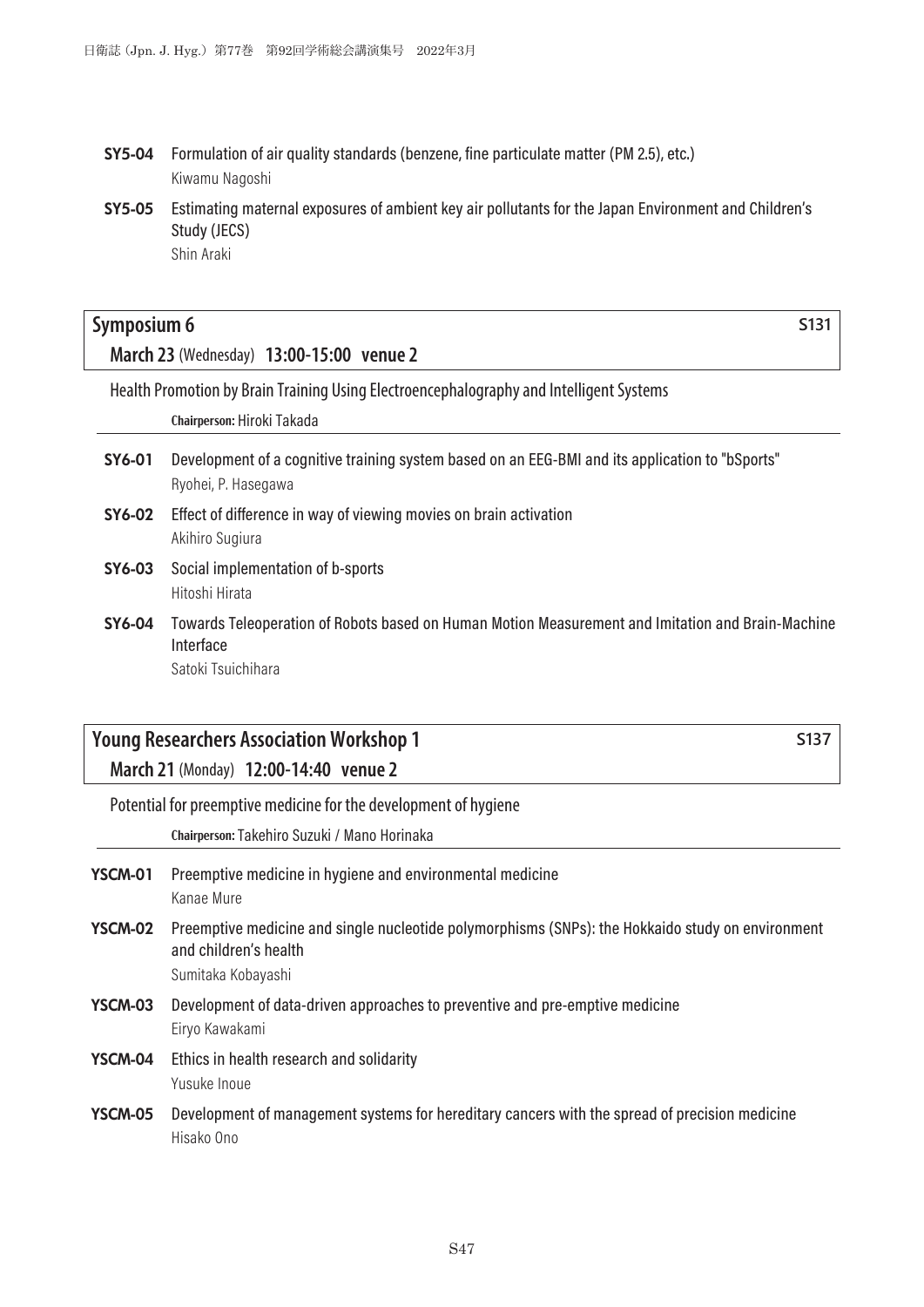# **Young Researchers Association Workshop 2 S143**

**March 21** (Monday) **14:50-15:50 venue 2**

Young Researchers Exchange Program and Annual Meeting of Young Researchers Association

**Chairperson:** Hatasu Kobayashi

# **Free-Style Session S145**

**March 21** (Monday) **16:00-18:00 venue 2**

Issues in infection control in developing countries and Japan - including viewpoints from preventive measures against COVID-19

**Chairperson:** Nobumichi Kobayashi

- SCM-01 Developing countries and Japan for Salmonella infection -With Salmonella and Zero COVID 19 in Lao PDR Yutaka Morikawa
- SCM-02 Human filariasis in Lao People's Democratic Republic Satoshi Nakamura
- SCM-03 Serious Disaster and Vector-bone Disease Kimio Hirabayashi
- SCM-04 Antimicrobial resistance of pathogenic bacteria in Myanmar and Bangladesh: present status and future issues

Nobumichi Kobayashi

# **Public Open Seminar S151**

**March 21** (Monday) **13:30-15:30 venue 1**

Toward Future-Oriented Hygiene Overcoming Environmental Pollution: Environment and Health in Hanshin Region in Japan

**Chairperson:** Masayuki Shima / Shin Yamazaki

- CL-01 A historical review and current status on health effects of air pollution Masayuki Shima
- CL-02 Asbestos scattering and health damage Tomotaka Sobue
- CL-03 Activities for environmental issues in the Hanshin-Awaji Earthquake Hiroshi Matsugi
- CL-04 Measures against asbestos in Amagasaki city Kazumi Inamura
- CL-05 Aiming for a healthy society for the next generation (Japan Environment and Children's Study) Shin Yamazaki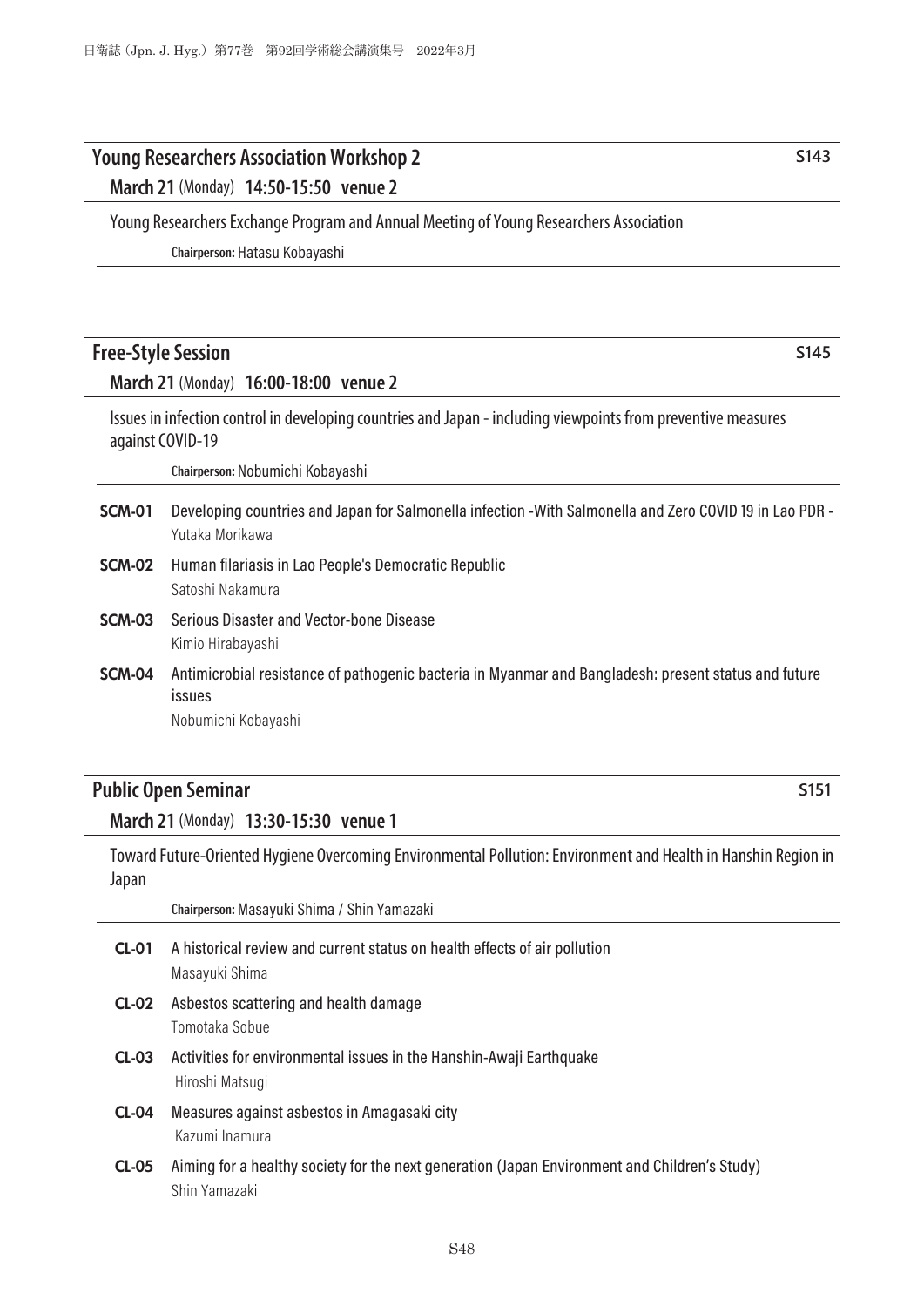# **Seminar for Board Certified Supervisory Physician for Public Health and Social Medicine S157 March 23** (Wednesday) **15:00-16:00 venue 1**

**Chairperson:** Gen Kohashi

FRM-01 Seminar for Board Certified Supervisory Physician for Public Health and Social Medicine Yasushi Okubo

# **Sponsored Seminar 1** States Seminar 1 States Seminar 2 States Seminar 2 States Seminar 2 States Seminar 2 States Seminar 2 States Seminar 2 States Seminar 2 States Seminar 2 States Seminar 2 States Seminar 2 States Semina

**March 21** (Monday) **12:00-12:50 venue 1**

Progress and Perspectives of the Japan Environment and Children's Study (JECS)

**Chairperson:** Masayuki Shima

- LS1-01 Overview of the Japan Environment and Children's Study Shin Yamazaki
- LS1-02 The road to the launch of the Japan Environment and Children's Study (JECS) Hideki Hasunuma
- LS1-03 Efforts in Hyogo Regional Center for JECS Masayuki Shima

**Co-Sponsor:** Hyogo Regional Center for the Japan Environment and Children's Study

# **Sponsored Seminar 2** S163

**March 22** (Tuesday) **11:50-12:40 venue 1**

**Chairperson:** Yuji Takada

LS2-01 Does electromagnetic field exposure cause electromagnetic hypersensitivity (EHS)? WHO's view. Chiyoji Ohkubo

**Co-Sponsor:** Japan EMF Information Center

### **Sponsored Seminar 3 S165**

**March 23** (Wednesday) **12:00-12:50 venue 1**

Climate Change Health Impact Assessment and Adaptation

**Chairperson:** Hideaki Nakane

- LS3-01 Prediction and adaptation of health effects due to climate change Dengue fever, heat stroke, new coronavirus infection Hiroshi Nishiura
- LS3-02 Evaluation of impact assessment in the hot environment on heat stroke in an aging society Keiichi Kitazume

**Co-Sponsor:** Environmental Restoration and Conservation Agency (ERCA)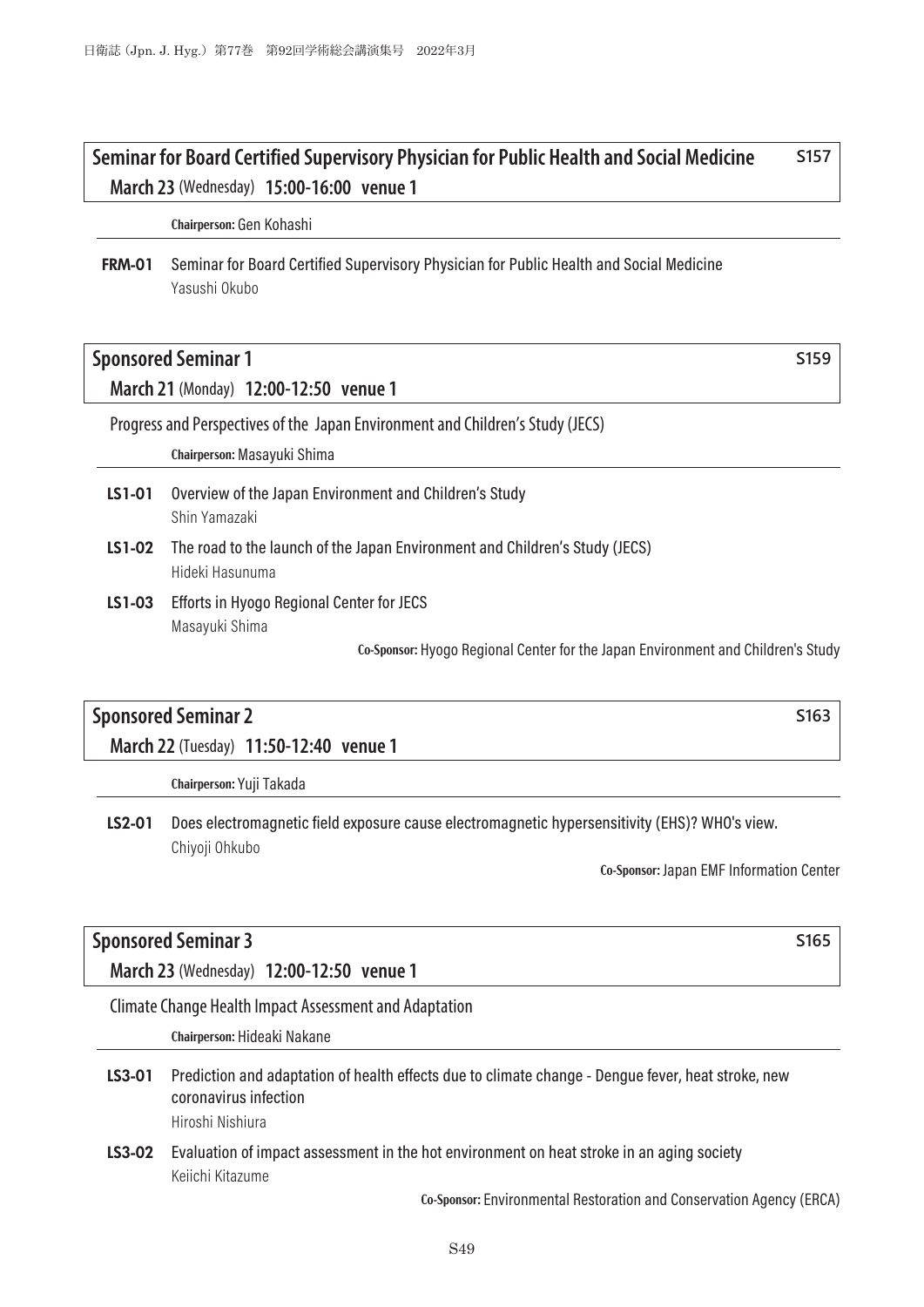#### *Oral Session*

#### **March 22** (Tuesday) **venue 3**

| $9:00 - 9:50$ | <b>Oral 1</b> Air, Water, Physical Factors, and Radiation on Health and Illness 1                                                                                     | S <sub>170</sub> |
|---------------|-----------------------------------------------------------------------------------------------------------------------------------------------------------------------|------------------|
|               | Chairperson: Masashi Kato                                                                                                                                             |                  |
| O01-01        | Influence of Implementing the Environmental Governance Policies on Polycyclic Aromatic Hydrocarbons<br>(PAHs) and Nitro-PAHs (NPAHs) in Xinxiang, China.<br>Hao Zhang |                  |
| O01-02        | Yearly variation and health risk of polycyclic aromatic hydrocarbons and nitro-polycyclic aromatic<br>hydrocarbons in Vladivostok, Russia.<br>Yan Wang                |                  |
| O01-03        | Air pollution exposure and lung function among residents: a pilot survey in heavy-polluted cities of China<br>Xuan Zhang                                              |                  |
| O01-04        | Variations in concentration and composition of polycyclic aromatic hydrocarbons observed in Wajima<br>during the Asian dust events<br>Pengchu Bai                     |                  |
| O01-05        | Development of remediation system for tannery-related water pollution by phenolic compounds in<br>Bangladesh<br>Fitri Kurniasari                                      |                  |
| 10:00-10:40   | Oral 2 Air, Water, Physical Factors, and Radiation on Health and Illness 2                                                                                            | S <sub>171</sub> |
|               | Chairperson: Takehiro Michikawa                                                                                                                                       |                  |

- O02-01 Relationship between Intranasal Lead levels and Allergic Symptoms in Patients with Allergic Rhinitis Takumi Kagawa
- O02-02 Lowest observed adverse effect level of nitrous acid in guinea pig specific airway resistance Masayuki Ohyama
- O02-03 Association between indoor nitrous acid, outdoor nitrogen dioxide, and asthma attacks: results of a pilot study Masayuki Ohyama
- O02-04 Emergency Transport Because Of Illness During Bathing Process In Japan Tomohiro Umemura

|  | 10:50-11:40 Oral 3 Industrial and Occupational Health |  |
|--|-------------------------------------------------------|--|
|--|-------------------------------------------------------|--|

**Chairperson:** Yasushi Suwazono

- O03-01 A study on the chemical substance permeation performance in chemical protective clothing materials Hiroyuki Miyauchi
- O03-02 Differences in the rate of droplet penetration into the surgical masks according to the method of wearing. Kazunari Onishi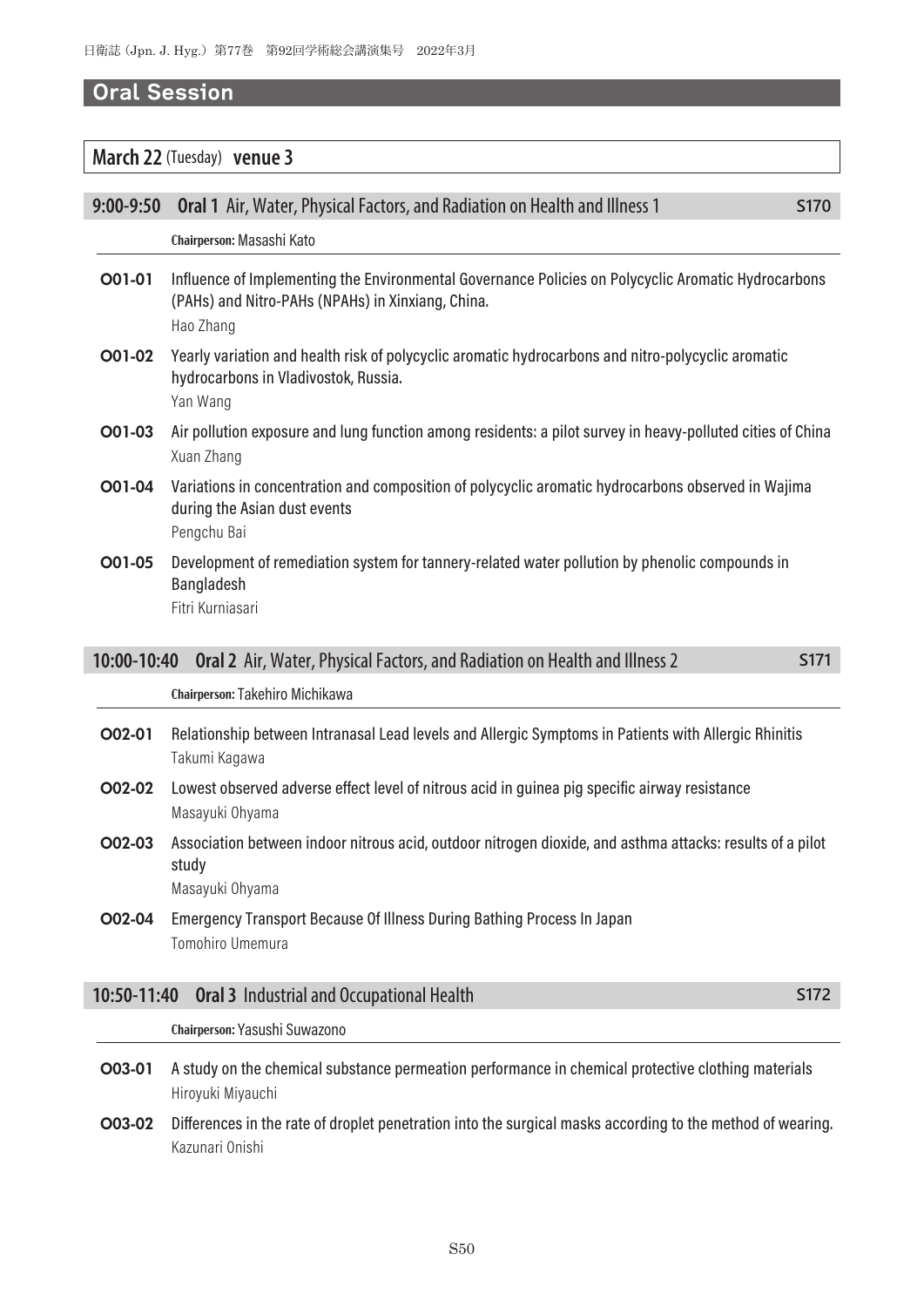- O03-03 Work Safety and Adherence to Standards Precautions among Congolese Nurses in Context of Multiple Infectious Disease Outbreaks (Ebola, Chikungunya, Cholera, SARS-CoV-2) Ngatu Nlandu
- O03-04 Association between coronary diseases and company size and occupational category from corporate health check-up of male workers Masaaki Yamada
- O03-05 Relationship between interprofessional collaboration and leadership function Katsumi Fujitani

#### **March 22** (Tuesday) **venue 4**

# **Chairperson:** Masato Matsuoka O04-01 Oxidative stress in associations with trace element exposure and diet in rural residents of Northern Laos Yuki Mizuno O04-02 Basic consideration on total mercury in breast milk at 3-5 months after birth Nozomi Tatsuta O04-03 Breast milk contribution to tissue mercury levels in rat pups: cross-fostering study at birth Mineshi Sakamoto O04-04 The Effect of maternal methylmercury on the proliferation of neural stem cells in rat offspring

**9:00-9:50** Oral 4 Ecological Effects and Dynamics of Metals 1 **S173** S173

O04-05 Arsenic increased blood pressure in mice via enhancement of angiotensin II and inhibition of ACE2 MD Shiblur Rahaman

| 10:00-10:40 Oral 5 Ecological Effects and Dynamics of Metals 2 | S174 |
|----------------------------------------------------------------|------|
|                                                                |      |

**Chairperson:** Yasumitsu Nishimura

O05-01 Arsenite exposure induces premature senescence and following SASP induction in human hepatoma cell line Huh7

Kazuyuki Okamura

Takuya Wakasugi

- O05-02 Involvement of endoplasmic reticulum stress/autophagy crosstalk mechanism and cell death in neuroblastoma SH-SY5Y following exposure to silver nanoparticles Takamitsu Miyayama
- O05-03 Promoting effect of zinc oxide nano-particles on induction of IL-8 release from human keratinocyte HaCaT cells. Shingo Yogosawa
- O05-04 Effect of T cell maturation process associated with thymic atrophy / fatty degeneration in zinc-deficient rats Takamasa Kido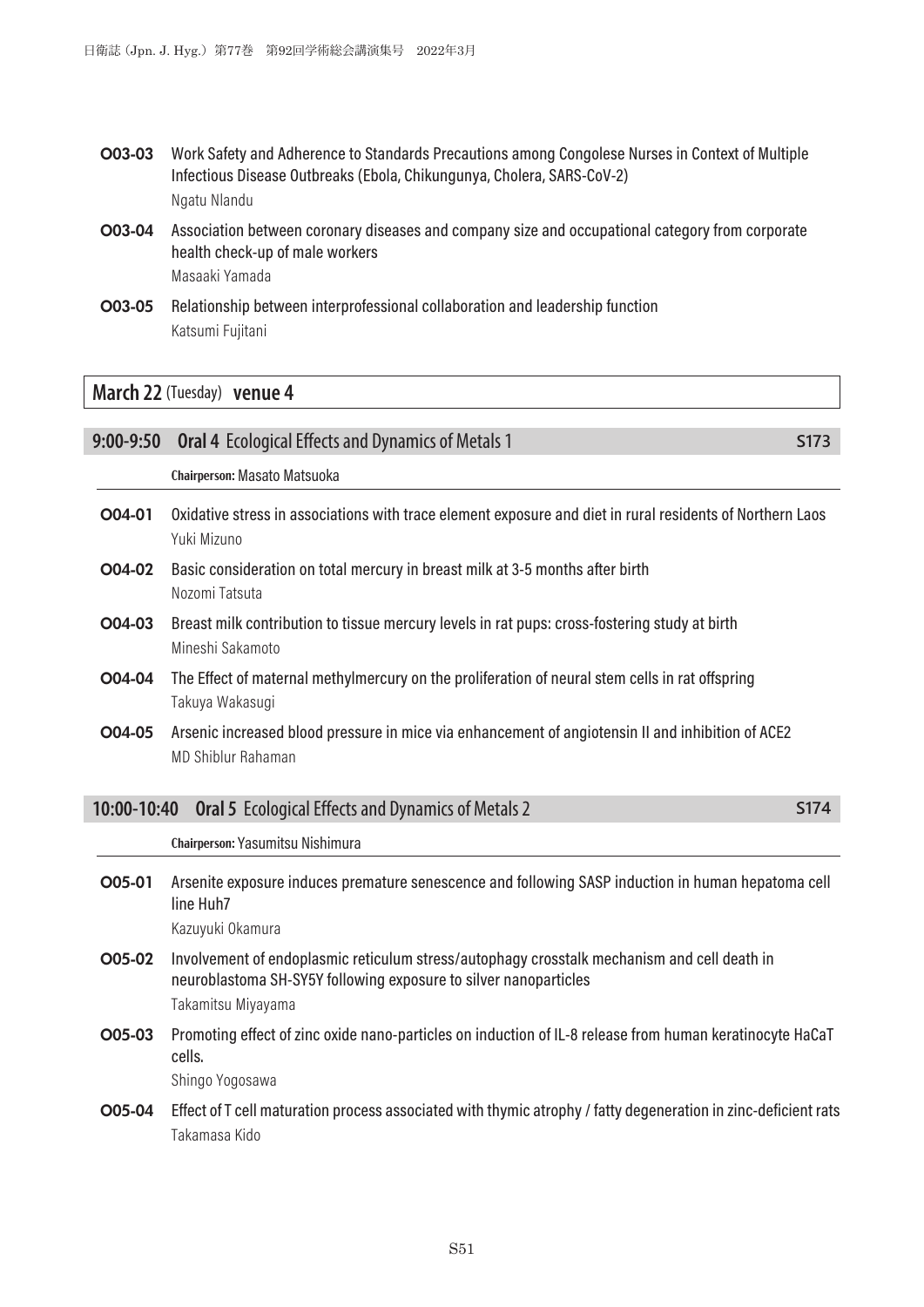### **10:50-11:40 Session for the Best Presentation by Young Investigators**

|        | Chairperson: Mayumi Tsuji                                                                                                                 |
|--------|-------------------------------------------------------------------------------------------------------------------------------------------|
| O01-05 | Development of remediation system for tannery-related water pollution by phenolic compounds in<br>Bangladesh<br>Fitri Kurniasari          |
| O05-04 | Effect of T cell maturation process associated with thymic atrophy / fatty degeneration in zinc-deficient rats<br>Takamasa Kido           |
| O09-03 | Asperuloside regulates metabolic signaling via changing gut microbiota composition<br>Anna Nakamura                                       |
| O10-01 | Associations between oral, cognitive function and falls who participate in community-based physical<br>exercise groups<br>Chisato Hayashi |
| O19-05 | Assessing the risk of a domestic outbreak of dengue infection under climate change                                                        |

**March 22** (Tuesday) **venue 2**

Katsuma Hayashi

| 15:00-15:50 | <b>Oral 6</b> Ecological Effects and Dynamics of Chemical Substances                                   | S175 |
|-------------|--------------------------------------------------------------------------------------------------------|------|
|             | Chairperson: Shoji Nakayama                                                                            |      |
| O06-01      | Analysis of phthalate esters, bisphenols, etc. in consumer products<br>Kouji Harada                    |      |
| O06-02      | Influence of Perfluorooctane Sulfonate Isomers on Blood Analysis by GC-MS and LC-MS/MS<br>Sani Soleman |      |

- O06-03 Investigation of role of Nrf2 in protective mechanism against toxicity of 1,2-dicholoropropane Yusuke Kimura
- O06-04 Effect of equol on thyroid hormone receptor action Yuki Fujiwara
- O06-05 Effects of particle-containing personal care product on atopic dermatitis and the localization Akiko Honda

**March 22** (Tuesday) **venue 3**

#### **15:00-15:50 Oral 7** Stress, Behavioral Science, and Intractable Diseases 1 **S177**

**Chairperson:** Mariko Murata

- O07-01 Analysis of cerebellar ataxia in c-Ret mutant mice Keming Tong
- O07-02 Analysis of stress vulnerability in fatty acid metabolism disorders Miharu Ushikai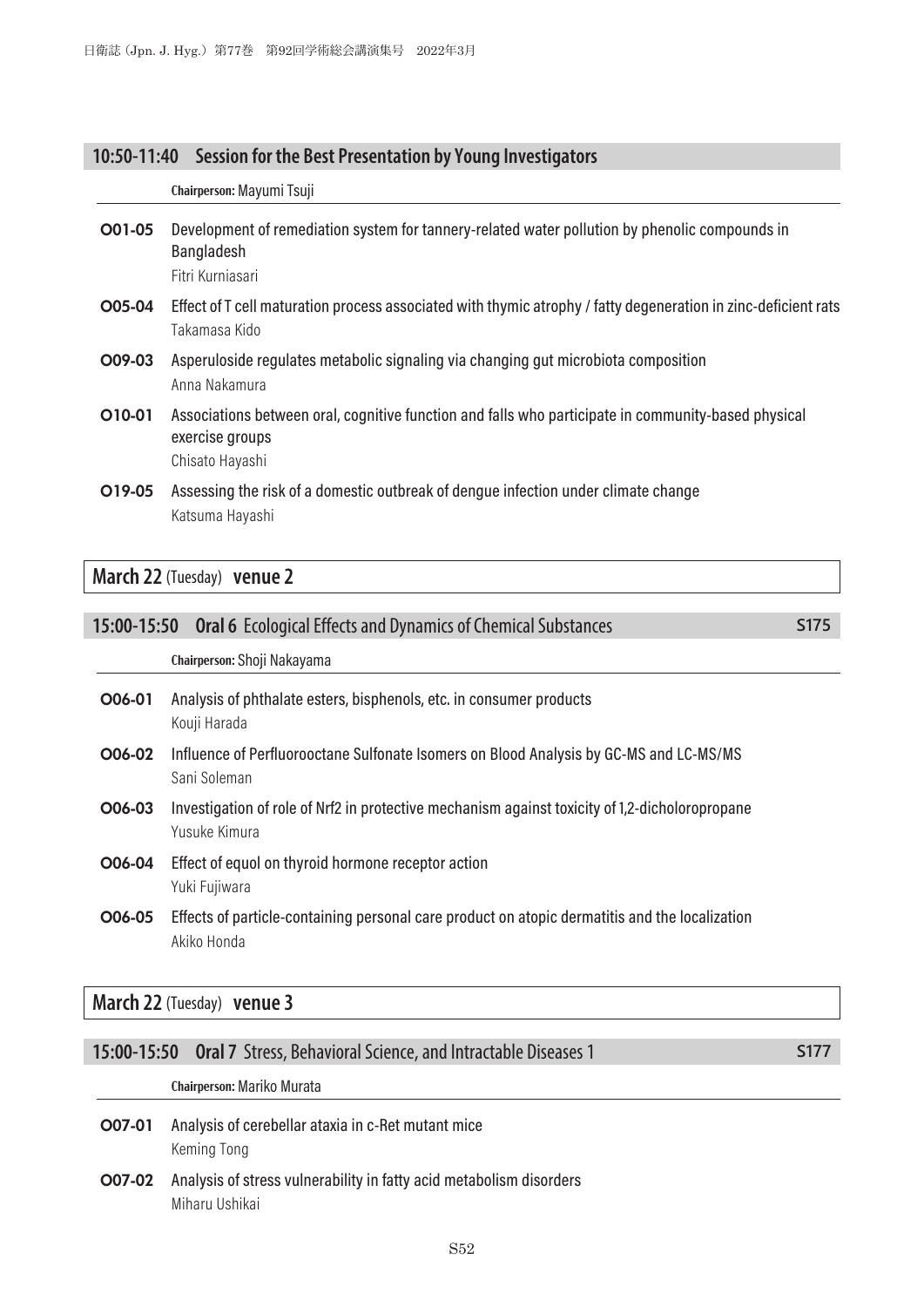- O07-03 Response of mice to a repeated novel environment exposure Sayuri Fushuku
- O07-04 Effects of exercise patterns considering human lifestyle on mice Haruko Takeshita
- O07-05 Identification and elucidation of the role of metabolites on the learning behavior in THA rats Hitoshi Endo

|        | Chairperson: Keigo Saeki                                                                                                                                                                      |
|--------|-----------------------------------------------------------------------------------------------------------------------------------------------------------------------------------------------|
| O08-01 | Behavior change process of people who have little interest in their health: A qualitative study<br>Takashi Shimazaki                                                                          |
| O08-02 | Investigation of Relationships among Health Literacy, Social Determinants of Health, Menopausal<br>Symptoms, Lifestyle-related Diseases, and Depression in Menopausal Women<br>Kanae Takenaka |
| O08-03 | Research on workplace stress management measures by inhalation of forest odor component hinoki<br>essential oil<br>Qing Li                                                                    |

**16:00-16:50 Oral 8** Stress, Behavioral Science, and Intractable Diseases 2 **S178**

- O08-04 Social Inactivity and Symptom Severity in Patients with Neurofibromatosis Type 1 Fujita Yuki
- O08-05 Social independence in Neurofibromatosis type 2 patients in Japan: follow-up survey of national registry of patients receiving financial aid for treatment Hiroto Okoshi

# **March 22** (Tuesday) **venue 4**

#### **15:00-15:50 Oral 9** Lifestyle-Related Diseases **S179**

**Chairperson:** Machi Suka

- O09-01 Relationship of urinary liver-type fatty acid-binding protein with cardiovascular risk factors in the Japanese population without chronic kidney disease: Sasayama study Yoshimi Kubota
- O09-02 Associations of habitual alcohol drinking with HDL cholesterol and d-dimer in patients with peripheral arterial disease Yoko Sotoda
- O09-03 Asperuloside regulates metabolic signaling via changing gut microbiota composition Anna Nakamura
- O09-04 Establishment of Liver Organoids Culture Method in High Fat Diet-Fed Rats Tomohide Sakakibara
- O09-05 Elucidation of liver metastasis mechanism by metabolome analysis of colorectal cancer stem cells Toshiaki Miyazaki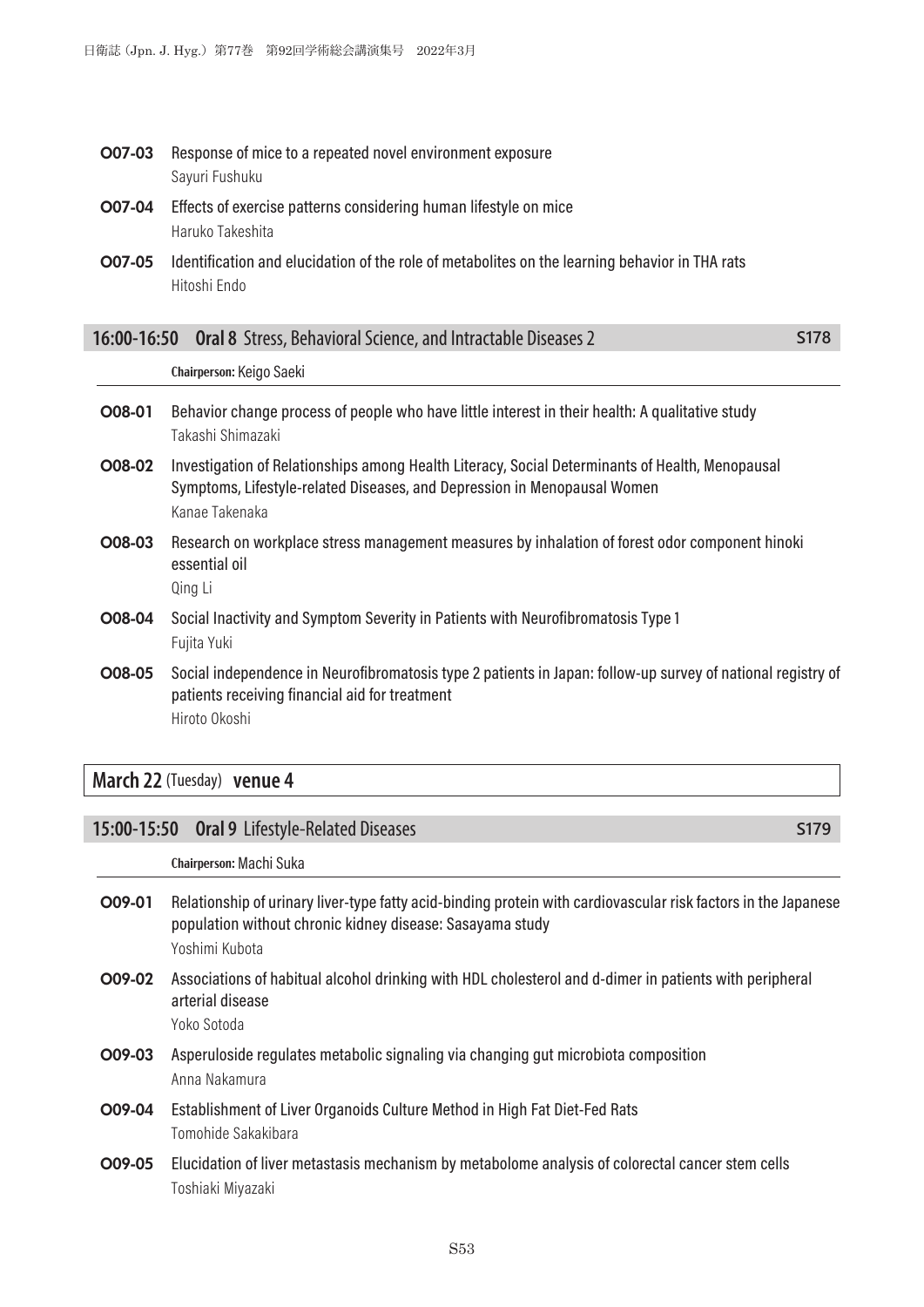# **March 23** (Wednesday) **venue 3**

| $9:00 - 9:50$ | <b>Oral 10 Elderly Health and Epidemiology</b>                                                                                                                                                             | S180 |
|---------------|------------------------------------------------------------------------------------------------------------------------------------------------------------------------------------------------------------|------|
|               | Chairperson: Naoki Kunugita                                                                                                                                                                                |      |
| O10-01        | Associations between oral, cognitive function and falls who participate in community-based physical<br>exercise groups<br>Chisato Hayashi                                                                  |      |
| O10-02        | Relation between Skeletal Muscle Mass and Cognitive Function in Community-Dwelling Elderly Men: Cross-<br>sectional analyses of Fujiwara-kyo Osteoporosis Risk in Men (FORMEN) Study<br>Chikako Nakama     |      |
| O10-03        | Effect of "Tai Chi Exercise" on longevity: Survival analysis in Kitakata City, Fukushima Prefecture<br>Nobuaki Moriyama                                                                                    |      |
| O10-04        | Variations in Deaths due to Vascular and Unspecified Dementia in Japan<br>Masaki Bando                                                                                                                     |      |
| O10-05        | Modelling the long-term risk of heat stroke among elderly people<br>Marie Fujimoto                                                                                                                         |      |
| 10:00-10:40   | Oral 11 Preventive Medicine, Health Promotion, and Community Health                                                                                                                                        | S182 |
|               | Chairperson: Hirokazu Uemura                                                                                                                                                                               |      |
| 011-01        | Effects of intake energy on nutrition intake status of female university students<br>Atsuko Shinohara                                                                                                      |      |
| O11-02        | Associations between smoking and blood lipids-related indices in women<br>Yuri Chimura                                                                                                                     |      |
| O11-03        | Study on the assessment of exposure of tobacco product smokers to harmful chemical compounds<br>Yohei Inaba                                                                                                |      |
| O11-04        | Effectiveness of partner support for smoking cessation received with pregnant women - A study of the<br>relationship between behavioral change toward smoking cessation and parenthood-<br>Yoshiko Hayashi |      |
| 10:50-11:40   | <b>Oral 12 Health Crisis Management and Medical Ethics</b>                                                                                                                                                 | S183 |
|               | Chairperson: Katsuyasu Kouda                                                                                                                                                                               |      |
| 012-01        | Effectiveness of an intervention program to enhance "self-confidence in dealing with health-related anxiety<br>about radiation" for nursery teacher<br>Tomomi Kuga                                         |      |
| O12-02        | Risk perception of genetic effects and mental health among residents of Kawauchi village, 10 years after the                                                                                               |      |

Fukushima Daiichi Nuclear Power Plant accident Mengjie Liu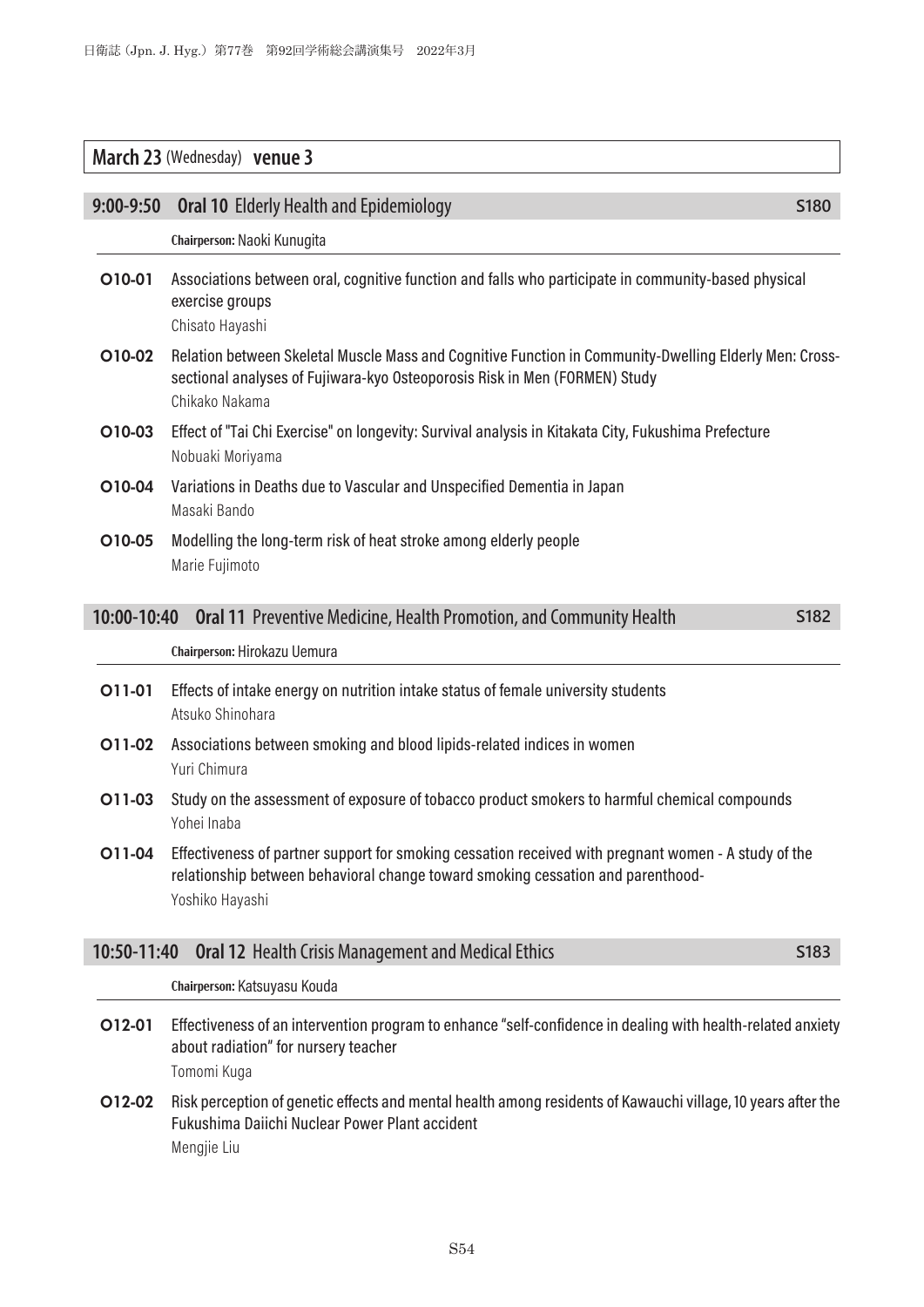- O12-03 Risk perception regarding a nuclear accident and common factors related to health among guardians living residing near a restarted nuclear power plant in Japan after the Fukushima accident Hitomi Matsunaga
- O12-04 Human selfishness and environmental problem Takahiko Katoh
- O12-05 Dairen Institute of Hygiene = Dairen Branch, Kanto Army Epidemic Prevention and Water Purification was disclosed through the National Archives of Japan Katsuo Nishiyama

# **March 23** (Wednesday) **venue 4**

| 9:00-9:50   | <b>Oral 13 Immunology, Genetics and Epigenetics</b>                                                                                                | S184 |
|-------------|----------------------------------------------------------------------------------------------------------------------------------------------------|------|
|             | Chairperson: Hirohisa Takano                                                                                                                       |      |
| O13-01      | Physiological role of 0-linked N-acetylglucosamine transferase in macrophage nitric oxide production<br>Ken Shirato                                |      |
| O13-02      | Oxidative DNA Damage Mechanism by Myricetin an Amyloid β Aggregation Inhibitor<br>Yuichiro Hirao                                                   |      |
| O13-03      | Effect of RNF213 suppression on endoplasmic reticulum stress<br><b>Sharif Ahmed</b>                                                                |      |
| O13-04      | Functional genomics screening using bacterial ORF library to discover novel metabolic Achilles's heels in<br>human cancers<br>Hiroto Katoh         |      |
| O13-05      | 5'UTR-dependent regulation of translational activity of SARS-CoV-2                                                                                 |      |
|             | Tatsuo Ito                                                                                                                                         |      |
| 10:00-10:40 | <b>Oral 14 Biological Monitoring 1</b>                                                                                                             | S185 |
|             | Chairperson: Koji Harada                                                                                                                           |      |
| O14-01      | The Interdisciplinary Investigation on the Technology, the Environment, and Fertility (IITEF) Project<br>Shoko Konishi                             |      |
| O14-02      | Association of Sperm Mitochondrial DNA Copy Number with Semen Quality: The IITEF Project<br>Momoka Masuda                                          |      |
| O14-03      | Relationship between smoking status, cadmium exposure, and sperm mitochondrial DNA copy number: The<br><b>IITEF</b> project<br>Cindy Rahman Aisyah |      |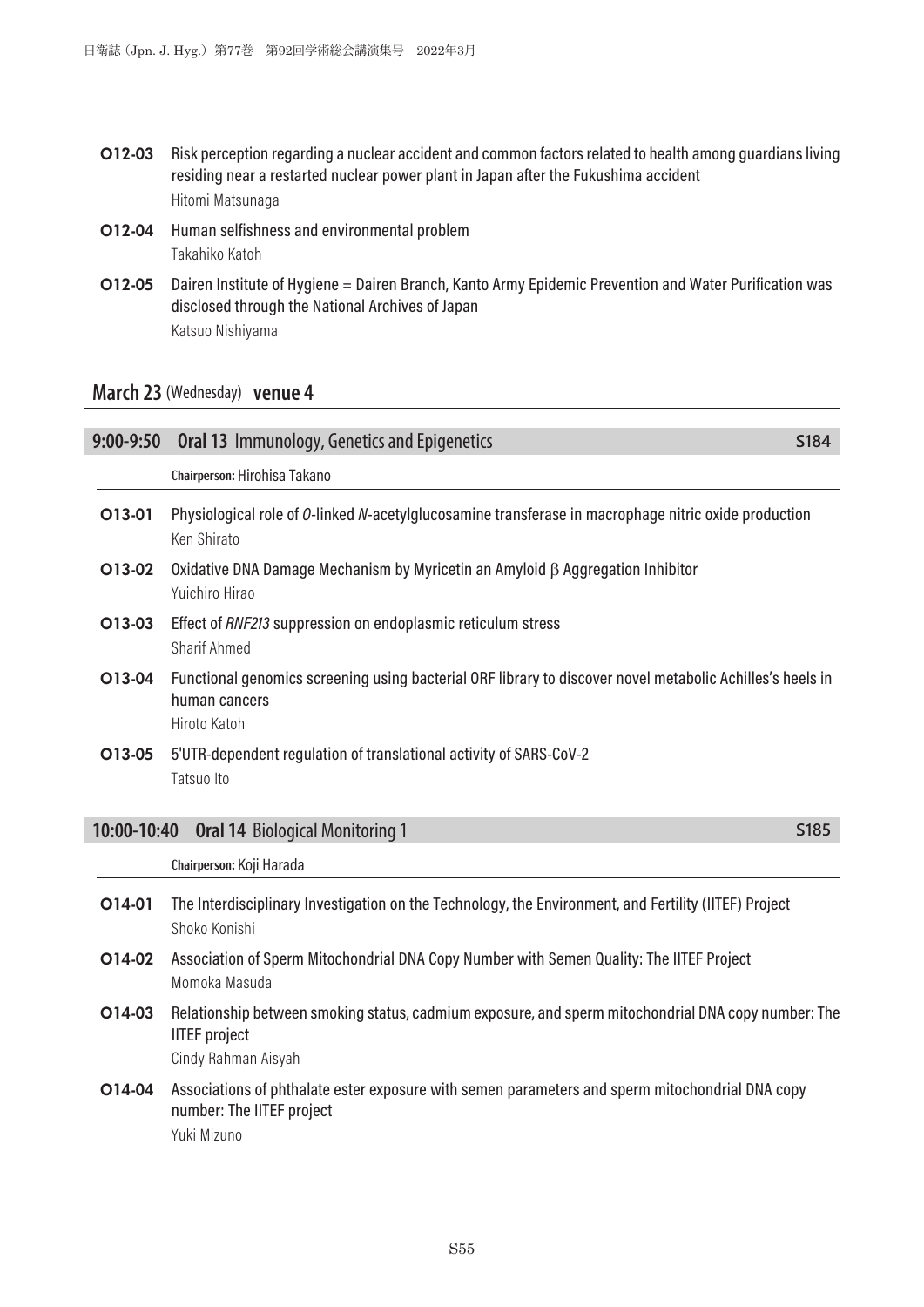#### **10:50-11:30 Oral 15** Biological Monitoring 2 **S186** S186

#### **Chairperson:** Michihiro Kamijima

- O15-01 Exposure to bisphenols in Japanese females from 1993 to 2016: Temporal trends and associated health risks Zhaoqing Lyu
- O15-02 Dietary Inflammatory Index and Telomere Length in Japanese Female University Students Momoka Masuda
- O15-03 The factors affecting the elemental distribution in deciduous teeth Aya Hisada
- O15-04 Evaluation of the Variance of Time-series data of Flicker Fusion Threshold by Zung Self-Rating Depression Scale

Nobuyoshi Harada

**March 23** (Wednesday) **venue 3**

#### **13:00-13:50 Oral 16** Maternal and Child Health 1 **S187 S187**

#### **Chairperson:** Hidetoshi Mezawa

- O16-01 Lack of concern about body image and health during pregnancy linked to excessive gestational weight gain and small-for-gestational-age deliveries: JECS study Naw Awn J-P
- O16-02 Association between n-3 PUFAs intake during pregnancy and risk of infant maltreatment: the Japan Environment and Children's study Kenta Matsumura
- O16-03 Feelings about pregnancy and mother-infant bonding as predictors of persistent psychological distress in the perinatal period: The Japan Environment and Children's Study Narumi Tokuda
- O16-04 Birth month and infant gross motor development: Results from the Japan Environment and Children's Study (JECS)

Kahoko Yasumitsu-Lovell

O16-05 Association between surgical procedures under general anesthesia in infancy and developmental outcomes at 1 year: The Japan Environment and Children's Study Yoshiko Kobayashi

#### **14:00-14:50 Oral 17** Maternal and Child Health 2 **S188** S188

**Chairperson:** Kei Hamazaki

O17-01 Perinatal mental health support during pregnancy : Focus on psychiatric disorders, newborn weight and psychotropic drug.

Arisa Tanaka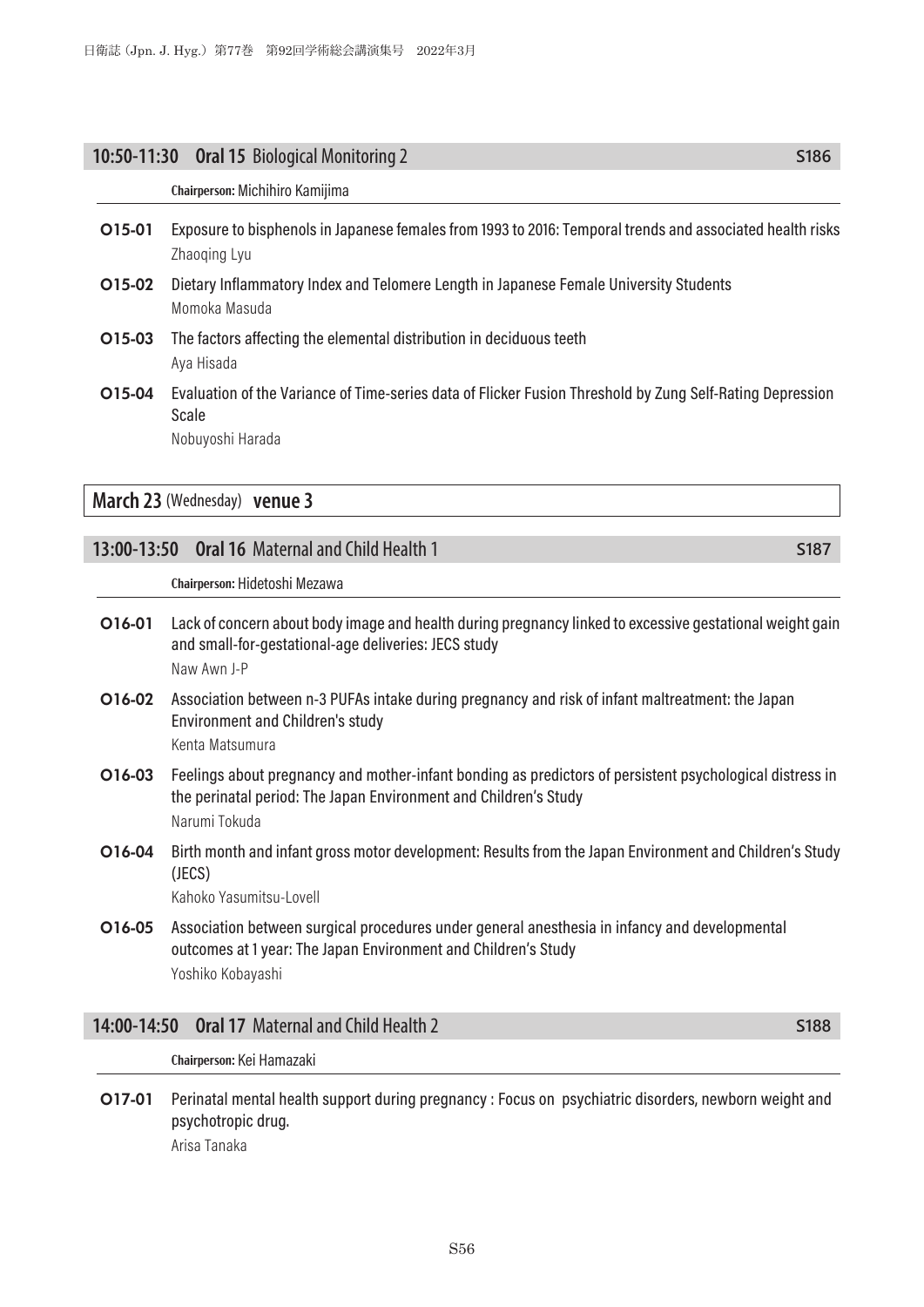O17-02 Contributing factors to change comprehensive judgment from 18-month-olds to 3-year-olds health checkups

Ritsuko Nishide

- O17-03 Relationship between classification by Autism-Spectrum Quotient (AQ) for children and gaze measured by Gazefinder Sayaka Kato
- O17-04 Association between starting age of contacting mobile device and grade of behavioral problems among children in the Hokkaido Study on Environment and Children's Health Chihiro Miyashita
- O17-05 Association between Children's Screen Time and their Behavioral Problems in Hokkaido Study on Environmental and Children's Health Naomi Tamura

#### **15:00-16:00 Oral 18** Maternal and Child Health 3 **S190** S190

**Chairperson:** Yasuaki Saijo

| O18-01 | Comparative study on overuse of feature phone and smart phone in Japanese pregnant women<br>Xi Lu                                                                              |
|--------|--------------------------------------------------------------------------------------------------------------------------------------------------------------------------------|
| O18-02 | The relationship between malocclusion and habits in elementary school children in Kuroishi city, Aomori<br>prefecture.<br>Keishi Sato                                          |
| O18-03 | Relationship between sensory profile and autism-spectrum quotient in schoolchildren<br>Yuki Ito                                                                                |
| O18-04 | Association of lifestyle with physical constitution and serum lipids among school children<br>Yuya Makino                                                                      |
| O18-05 | Association between allergic disposition and their symptoms among school children<br>Kazue Ojima                                                                               |
| O18-06 | Effects of early-life exposure to dust mite allergen and endotoxin on the development of asthma and<br>wheezing: the Japan Environment and Children's Study<br>Hideki Hasunuma |

#### **March 23** (Wednesday) **venue 4**

# **13:00-13:50 Oral 19** Infectious Diseases and Control Measures **S191 S191**

**Chairperson:** Yoshiki Kuroda

- O19-01 Analysis of the current situation of sexually transmitted diseases in Osaka Prefecture (comparison with the current situation at our hospital) Takahisa Nagai
- O19-02 Measurement and comparison of influenza vaccine-induced cell-mediated immunity. Naruhito Otani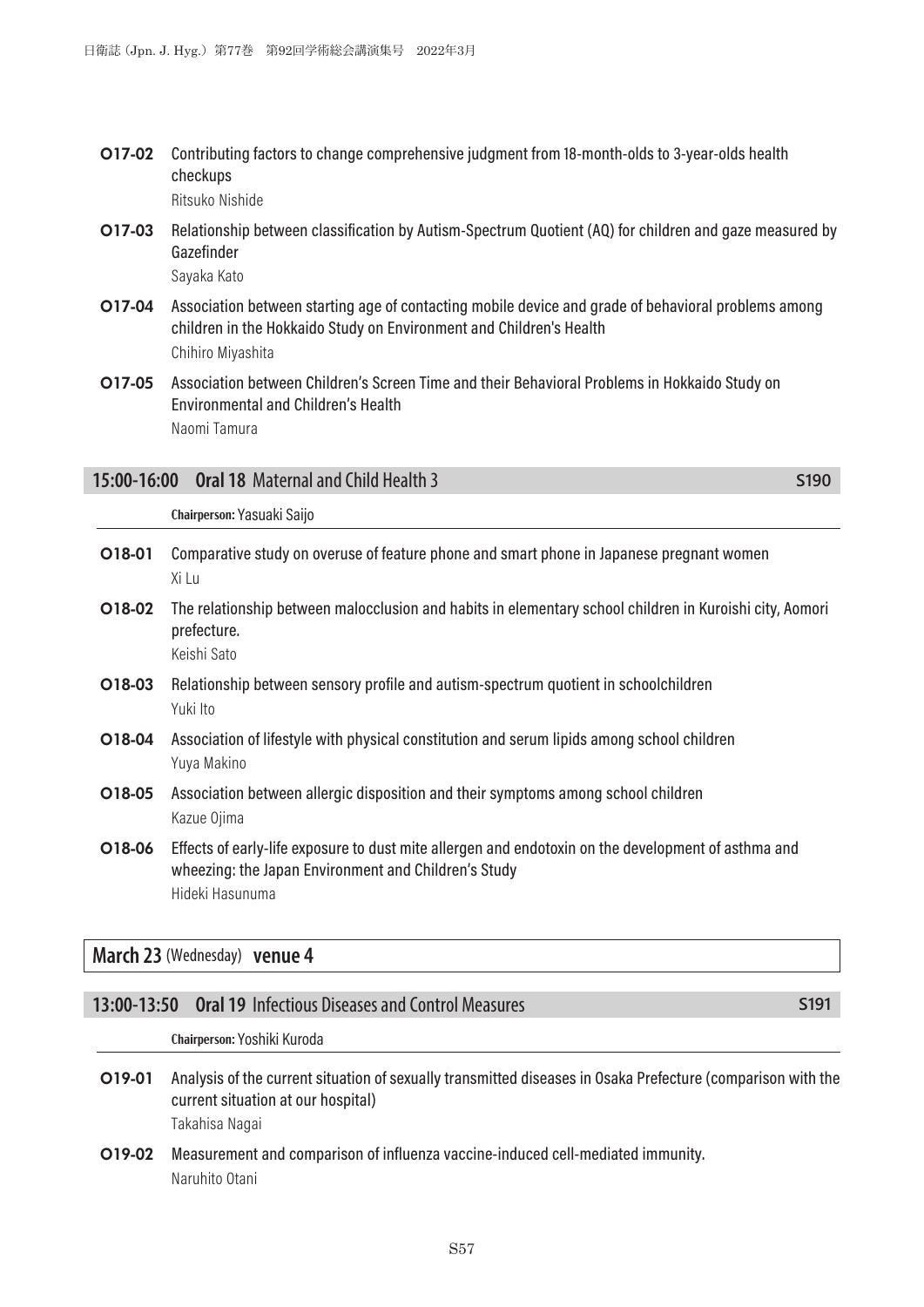- O19-03 Neutralizing and Epitope-specific Antibodies against respiratory syncytial virus in Maternal and Cord Blood Paired Samples Fumi Mashiyama
- O19-04 Post-pandemic epidemiology of varicella in Japan: The impact of public health and social measures on varicella dynamics Ayako Suzuki
- O19-05 Assessing the risk of a domestic outbreak of dengue infection under climate change Katsuma Hayashi

#### **14:00-14:50 Oral 20** COVID-19 1 **S192**

**Chairperson:** Nobumichi Kobayashi

- O20-01 Quantitative risk assessment of activity-dependent clustering of COVID-19 Minami Ueda
- O20-02 The impact of mobility promotion on the spatial spread of COVID-19 Asami Anzai
- O20-03 Estimation of vaccine effectiveness against coronavirus disease (COVID-19) using surveillance data Hiroshi Nishiura
- O20-04 Averted number of COVID-19 cases and deaths directly attributed to vaccination program in Japan Taishi Kayano
- O20-05 Real-time monitoring of vaccine-induced immunity against COVID-19 in Japan Misaki Sasanami

#### **15:00-15:50 Oral 21** COVID-19 2 **S194**

**Chairperson:** Hiroshi Nishiura

- O21-01 Long COVID occurrence in COVID-19 survivors Kanon Abe
- O21-02 One-year changes in weight, physical activity, and complaints in Japanese employees: before and during the COVID-19 pandemic Machi Suka
- O21-03 Results of a semi-structured interview survey of university students in the clinical laboratory department for COV-19 vaccine

Yoshitoku Yoshida

- O21-04 The relationships between participation in Kayoinoba and COVID-19 preventive health behaviors among older people: JAGES 2019-2020 study Miyako Kimura
- O21-05 Sense of coherence, preventive behaviors and coping among mothers of young children before and during COVID-19 pandemic Miyako Kimura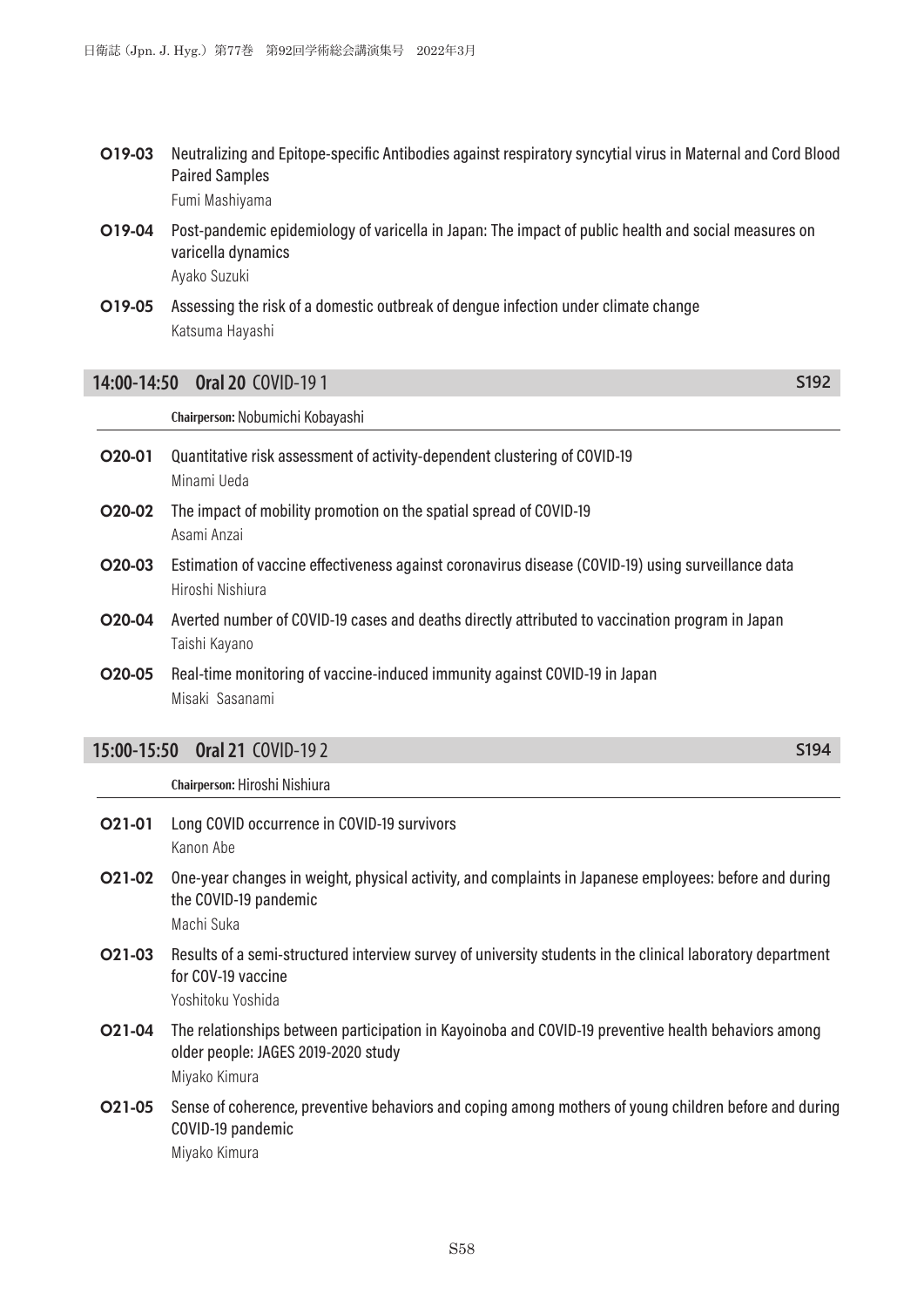|         | Poster 1 Air, Water, Physical Factors, and Radiation on Health and Illness                                                                                              | S198        |
|---------|-------------------------------------------------------------------------------------------------------------------------------------------------------------------------|-------------|
| $P-001$ | Comparison of total PM <sub>2.5</sub> mass and its component concentrations in the 23 Tokyo wards<br>Takehiro Michikawa                                                 |             |
| P-002   | Short-time effects of chemical constituents of ambient particulate matter on pulmonary function among<br>students<br>Satoru Kobayashi                                   |             |
| P-003   | Distribution of phthalate esters and alternative materials in house dust in Japan<br>Yohei Inaba                                                                        |             |
| P-004   | The effects of environmental exposure to simulate the International Space Station on cardiovascular<br>regulation<br>Yojiro Ogawa                                       |             |
| P-005   | Exposure level of radio frequency electro-magnetic field among Japanese children in the Hokkaido Study on<br><b>Environment and Children's Health</b><br>Keiko Yamazaki |             |
| P-006   | Cross Sectional Survey on Risk Perception About Health Effects of Electromagnetic Fields<br>Hiroaki Miyagi                                                              |             |
| P-007   | Role of neurotransmitters and neurotrophic factors in anxiety-like behaviors in rats exposed to air<br>pollutants in early life<br>Tin Tin Win Shwe                     |             |
| P-008   | Effect of Diesel Exhaust Particles on Human Lung Fibroblast Migration<br>Yingji Li                                                                                      |             |
|         | <b>Poster 2</b> Ecological Effects and Dynamics of Metals                                                                                                               | <b>S200</b> |
| P-009   | Effects of trace amount of Pb on zebrafish embryonic development<br>Yuta Komoike                                                                                        |             |
|         |                                                                                                                                                                         |             |

- P-010 Comparison of health effects of indium tin oxide nanoparticles after a subcutaneous injection or an intratracheal instillation in rat Akiyo Tanaka
- P-011 Creation of indium lung model mice by nasal administration of indium oxide Keiko Yamasaki
- P-012 Effects of low-level lead exposure on attention and hippocampal D,L-serine in postweaning rat pups Yuki Omori
- P-013 Effects of the micro vesicles released from Cd-exposed cells on osteoblasts and osteoclasts Wataru Miyazaki
- P-014 Eleven-year cohort study on farmers orally exposed to cadmium through consumption of self-harvested rice

Hyogo Horiguchi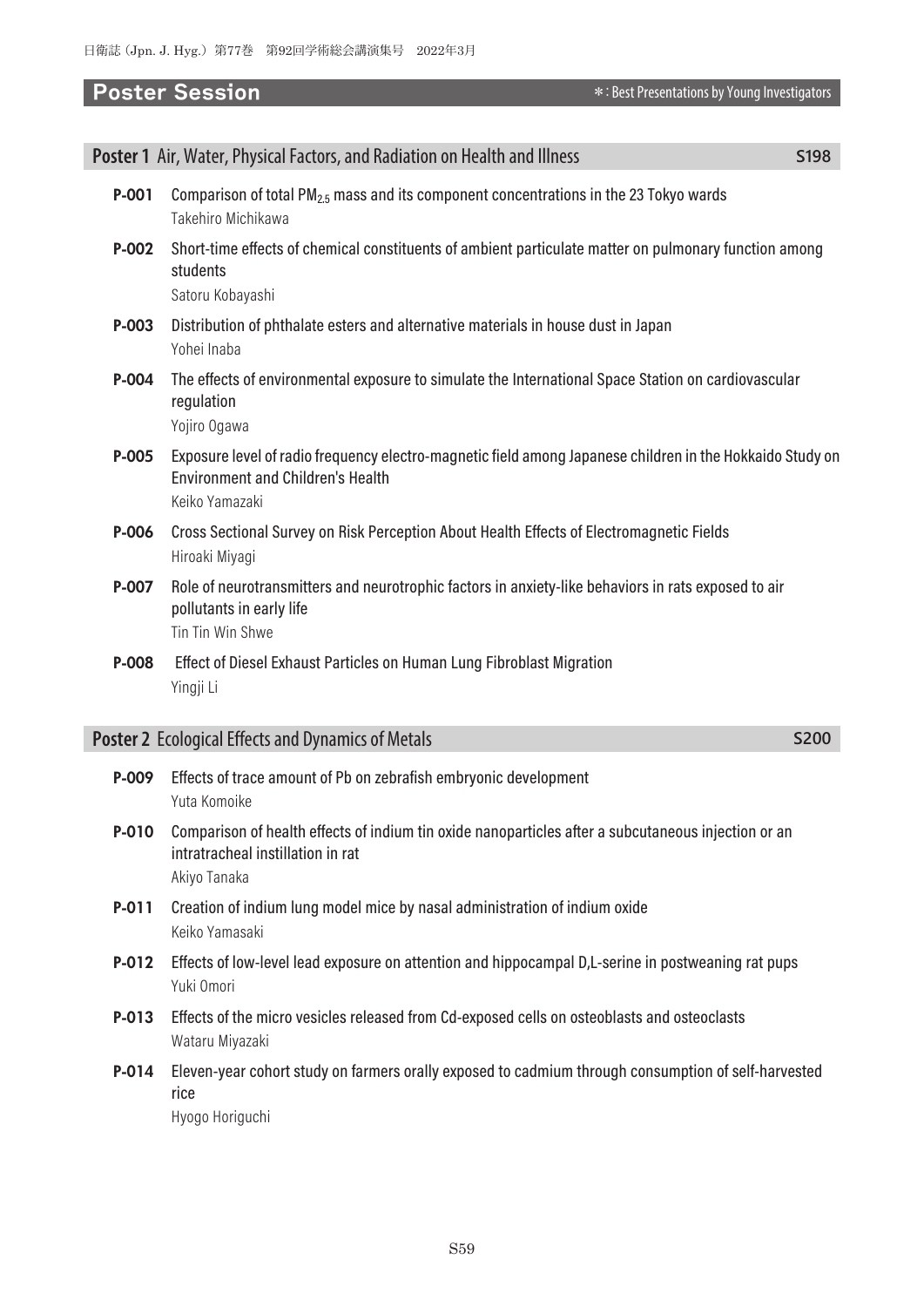|         | Poster 3 Ecological Effects and Dynamics of Chemical Substances (Endocrine-Disrupt ing Chemicals and<br>Pesticides)<br>S201                                                       |
|---------|-----------------------------------------------------------------------------------------------------------------------------------------------------------------------------------|
| P-015   | $PM2.5$ -bound polycyclic aromatic hydrocarbons inside and outside a primary school classroom in Beijing,<br>China<br>Lulu Zhang                                                  |
| P-016   | Alterations in brain structure associated with perinatal dioxin exposure in men living in the most dioxin-<br>contaminated area in Vietnam<br>Hoa Vu Thi                          |
| P-017   | Prenatal dioxin exposure and increased ADHD traits in a hot spot of dioxin contamination in Vietnam:<br>Comparisons between children at 5 and 8 years of age<br>Muneko Nishijo    |
| P-018   | Usage of personal care products at pubertal age: The Hokkaido Study<br>Hideyuki Masuda                                                                                            |
| P-019   | Relationship between urinary organophosphate metabolites and fecal short chain fatty acid<br>Mai Hayashi                                                                          |
| P-020   | Study on exposure assessment of phthalate esters and alternative materials through baby toys<br>Kanae Bekki                                                                       |
| $P-021$ | Association between principal components of serum perfluoroalkyl substances and global DNA methylation<br>levels in peripheral blood leukocytes of Japanese women<br>Hiroaki Itoh |
| P-022   | Hexachlorocyclohexane induces the changes of character in 3T3-L1 adipocytes<br>Junetsu Ogasawara                                                                                  |
| P-023   | Effects of maternal exposure to methyl mercury and polychlorinated biphenyls in offspring<br>Rie Yanagisawa                                                                       |
|         | Poster 4 Ecological Effects and Dynamics of Chemical Substances (Organic Solvents, Silica, and Asbestos) S203                                                                     |
| P-024   | Mutagenic effect of Fullerene C60 nanoparticle<br>Yoshiko Seki                                                                                                                    |
| $P-025$ | Evaluation of immunological characteristics related to efficacy of treatment with nivolumab in malignant<br>mesothelioma by principal component analysis<br>Yasumitsu Nishimura   |
| P-026   | The effects of fluoride on the central nervous system via drinking water of female adult rats evaluating by<br>behavioral tests<br>Satoko Suzuki                                  |
| P-027   | Hydrophobic chemicals eluted from oral-ingested microplastics related to biological effects<br>Shinichi Chisada                                                                   |

# **Poster 5** Biological Monitoring and Biomarkers **S204 S204**

P-028 A pilot study of metabolomics and lipidomics analysis of urine from patients with Alzheimer's disease. Yumi Watanabe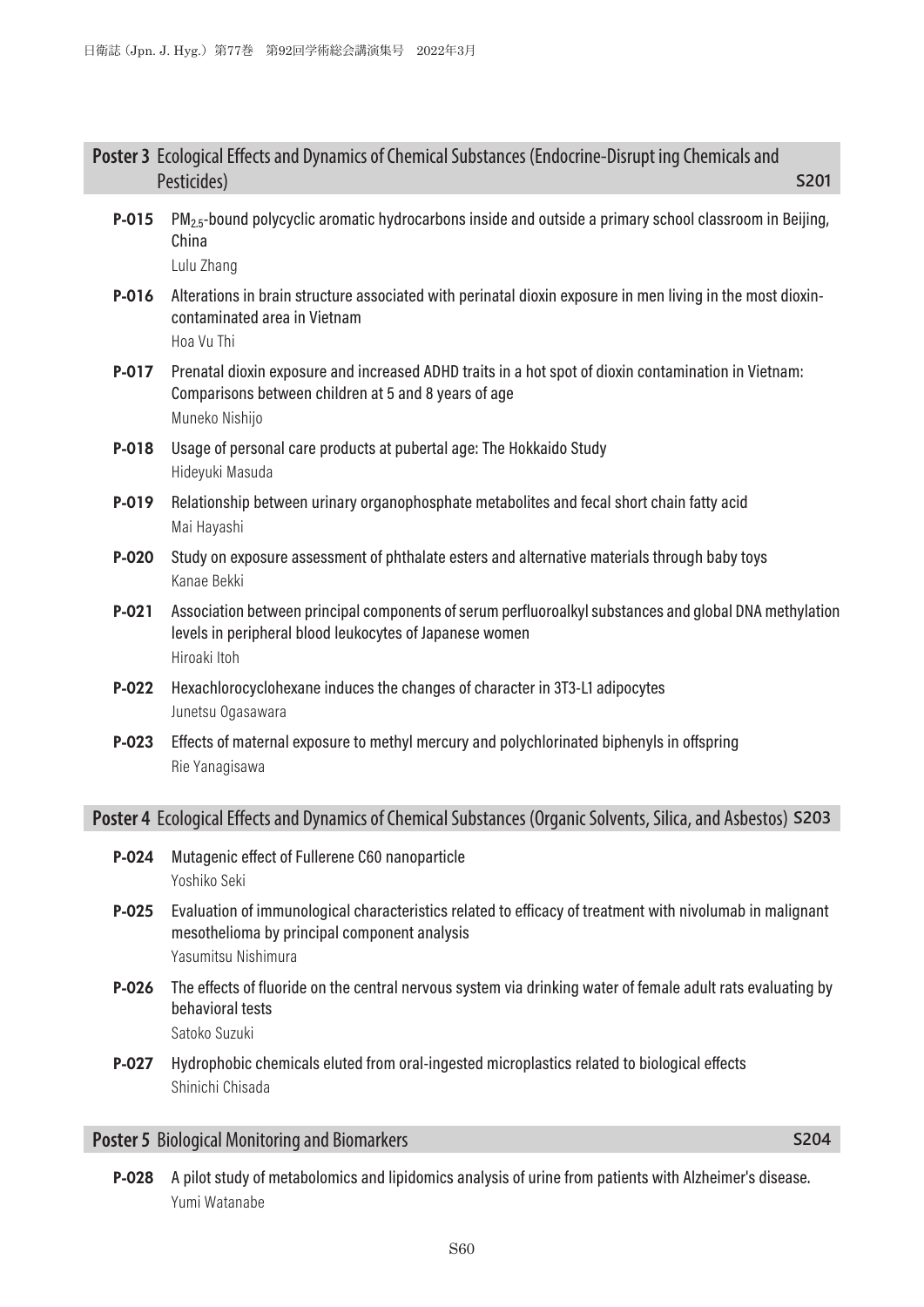- P-029\* Discovery of serum biomarker for unstable carotid plaque in asymptomatic patients Yuki Kitamura
- P-030 IQOS aerosol exposure causes oxidative stress in lung tissue and alveolar macrophages in mice. Marie Sawa
- P-031 Development of comprehensive analysis method for fungicides in human urine using mice Hitomi Wasada
- P-032 Biomonitoring of phthalate metabolites in diaper-extracted urine of Japanese toddlers using liquid chromatography-mass spectrometry Nayan Chandra Mohanto
- P-033 Validation and Application of Analytical Method of Urinary Repellents Nanami Nishihara
- P-034 Exposure to plastic additives among childrenThe Hokkaido Study Atsuko Ikeda-Araki

#### **Poster 6** Preventive Medicine and Health Promotion **S206 S206**

P-035 Acute effect of the COVID-19 pandemic on emergency transportation due to acute alcoholic intoxication: a retrospective observational study Marina Minami P-036 Effect of β3-adrenergic receptor gene polymorphism and lifestyle on physical constitutions in rural residents Akinori Hara P-037 The association between Equol-metabolizing status and urinary Zinc excretion in Japanese adult females Tomoko Fujitani **P-038** Resveratrol inhibits  $Ca^{2+}$  signals and aggregation of platelets Kazumi Ekawa P-039 Physical activity attenuates the obesity-induced dysregulated expression of brown adipokines in murine interscapular brown adipose tissue Takuya Sakurai P-040 Effects of aroma on sleep of female university student athletes Tamami Takahashi P-041 Relationship between eating together and mental health in high school students Miku Kuroiwa P-042 Relationship of Feed Viscosity with Artificial Digestion Treatment to Effects of Seaweed Ingestion on Blood Pressure in Hypertensive Rats Saki Maruyama P-043 The effects of different amounts of Saccharina Japonica ingestion on blood pressure in 2-kidney, 1-clip renovascular hypertensive rats Yukiko Segawa P-044 Gene-environment interaction between prenatal chemical exposure and fetal growth: an epidemiological literature review Sumitaka Kobayashi

S61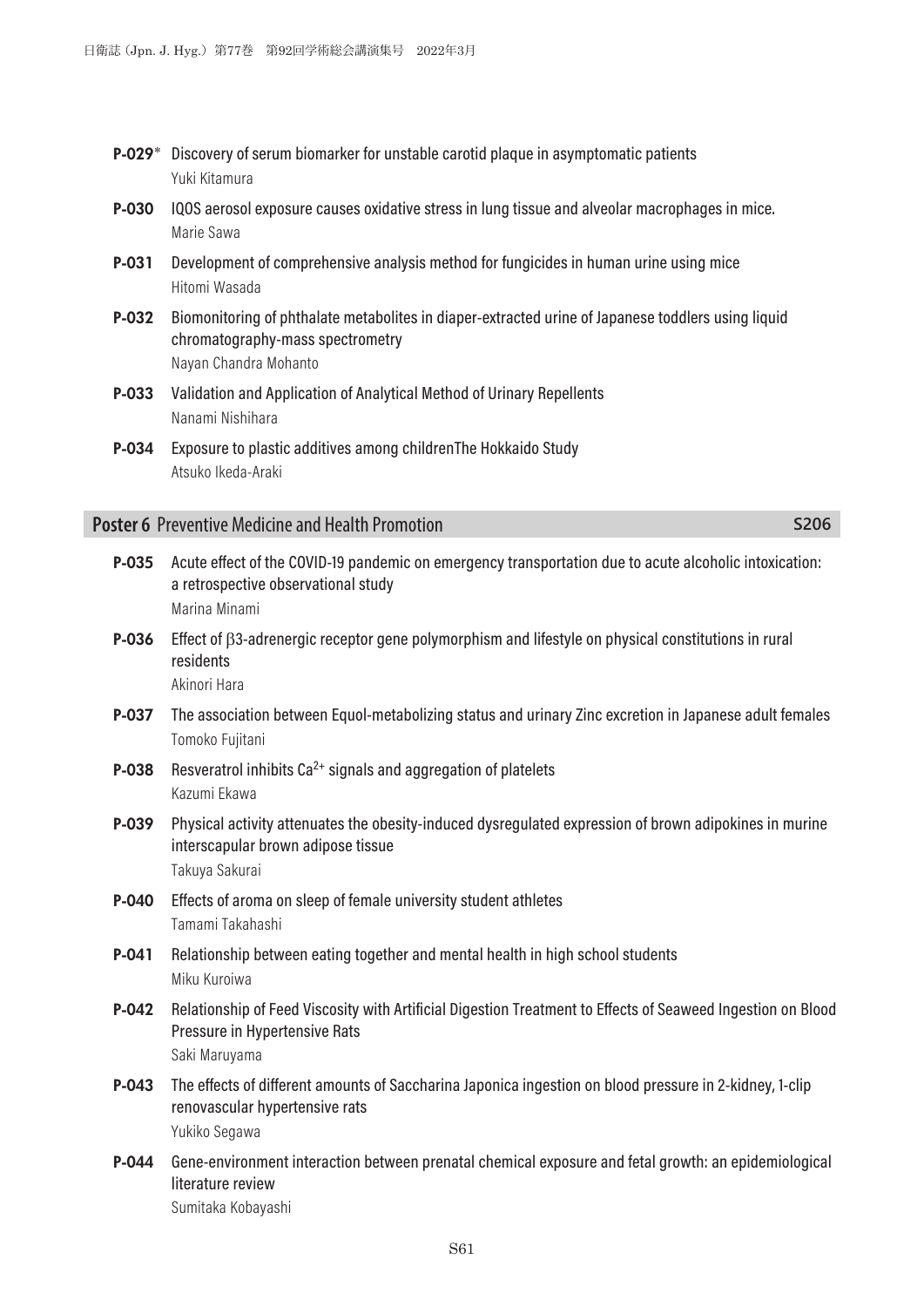# **Poster 7** Maternal and Child Health **S209**

| P-045    | Oral Microbiota and Birth Weight in Pregnant Women<br>Akihiko Ikegami                                                                                                              |
|----------|------------------------------------------------------------------------------------------------------------------------------------------------------------------------------------|
| P-046    | Association between maternal passive smoking during pregnancy and low birth weight<br>Sayumi Tsuji                                                                                 |
| P-047    | Association between maternal passive smoking during pregnancy and small for gestational age<br>Natsumi Moriwaki                                                                    |
| P-048    | Association of cesarean birth with prevalence of functional constipation in toddlers at 3 years of age: Japan<br><b>Environment and Children's Study</b><br>Hidekuni Inadera       |
| P-049    | Trends in the childcare behaviors of fathers of infants in Toyama Prefecture: Comparison with national<br>trends from the Japan Environment and Children's Study<br>Akiko Tsuchida |
| P-050    | Questionnaire response rates of participants in school-aged examinations for JECS<br>Akiko Kitase                                                                                  |
| $P-051$  | Insufficient maternal gestational weight gain and infant neurodevelopment at 12 months of age: The Japan<br><b>Environment and Children's Study</b><br>Noriko Motoki               |
| P-052    | Serum 25-Hydroxyvitamin D Concentrations and Atopic Dermatitis in Early Childhood: Findings from the<br>Japan Environment and Children's Study<br>Limin Yang                       |
| $P-053*$ | Social isolation and insomnia during pregnancy in Japan: the Tohoku Medical Megabank Project Birth and<br><b>Three-Generation Cohort Study</b><br>Keiko Murakami                   |
| P-054    | Usefulness of identifying high-risk groups for postpartum depression and characteristics of psychosocial<br>background using self-administered questionnaire<br>Sho Mamiya         |
| P-055    | Postpartum depression prevention program using Smartphone Applications<br>Emiko Nishioka                                                                                           |
| P-056    | Depression literacy and use of postpartum depression resources in mothers: a prospective study from<br>pregnancy to 5 months postpartum<br>Tomomi Imano                            |
| P-057    | Consequences of Picky Eating of cluster analysis in children and high school students<br>Tomoko Osera                                                                              |
| P-058    | Examination of the bone density of the junior high student -From the comparison of 3 areas of A prefecture-<br>Tanikawa Ryoko                                                      |
|          | Poster 8 Epidemiology<br>S212                                                                                                                                                      |

# P-059 Social environment factors and number of reported influenza patients in Tokyo Yuki Takeda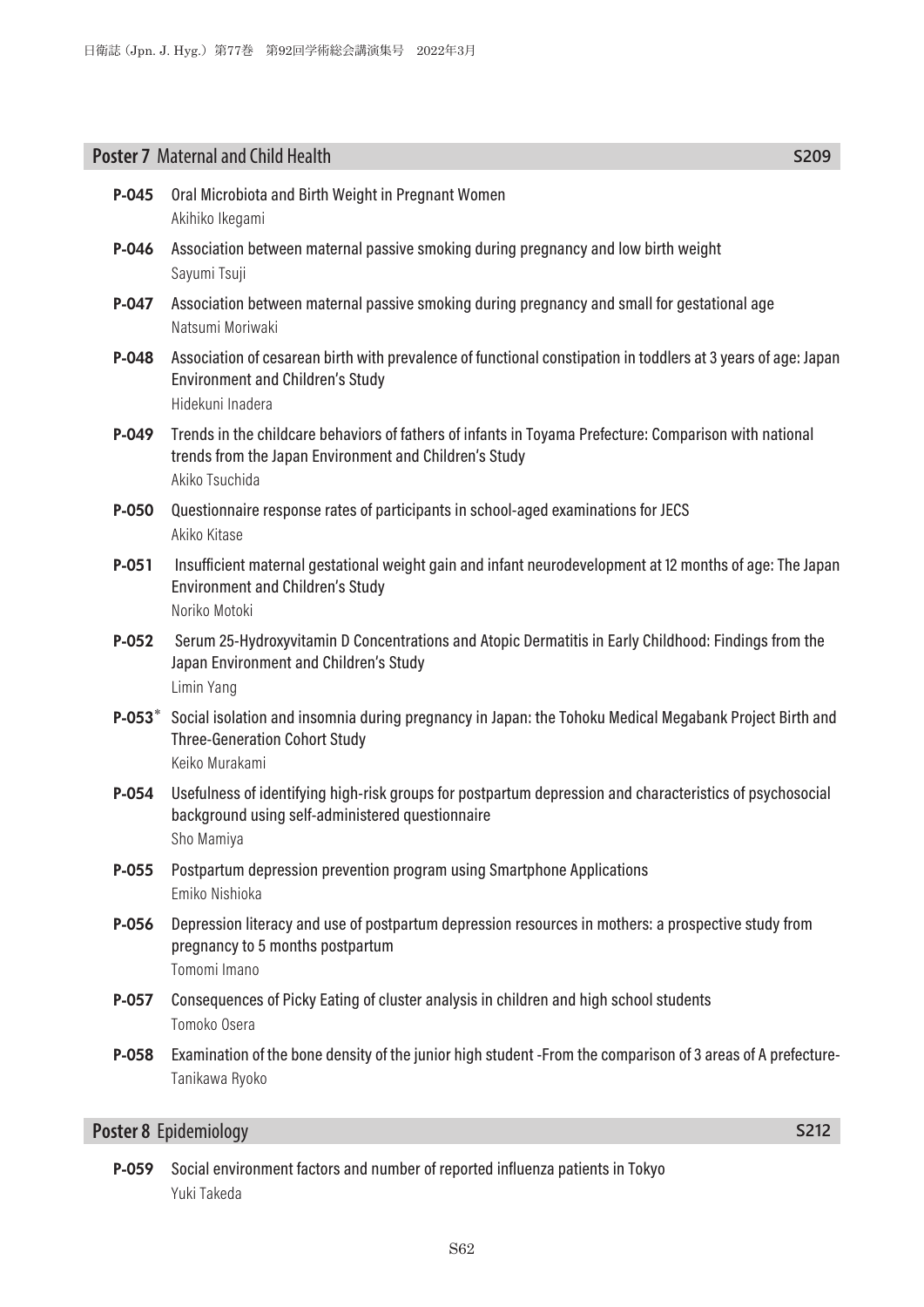- P-060 Occupational physical activity (OPA) and cardiovascular disease in ROSAI hospital database Yuko Furuya
- P-061 Occupational Physical Activity (OPA) and all cancer in ROSAI hospital database Kota Fukai

| <b>Poster 9</b> Medical Economics, Social Security and Welfare, and Medical Ethics | <b>S213</b> |
|------------------------------------------------------------------------------------|-------------|
|------------------------------------------------------------------------------------|-------------|

- P-062 Utility scores for late adverse events in lung/esophagus cancer patients after radiotherapy with EQ-5D-5L Takuya Sawada
- P-063 Estimates of inpatient costs for preterm and low birth weight infants in Japan: An exploratory study using the National Database of Health Insurance Claims Hidetoshi Mezawa

#### **Poster 10** Community Health and Medicine, and School Health **S213 S213**

P-064 Relationship between the implementation status of cervical cancer screening recommendations and the uptake rate

Sachiko Iijima

P-065 Analysis of factors for the participation rate of specific health examinations among municipalities in Hokkaido

Shojiro Yamasaki

P-066 Low articulatory oral motor skills (oral diadochokinesis) associate with gait speed in community-dwelling seniors

Tomoya Takiguchi

- P-067 Relationship between the number of chews and the intake of foods used for eating and the intake of nutrients in the elderly living in the region Hiroko Hashimoto
- P-068 Relationships among native place, entrance examination, student loans, and intention to work in rural areas: a questionnaire survey among Asahikawa Medical University alumni Yasuaki Saijo
- P-069 The relationship between contraceptive measures which medical students use and sexual education class in a collage Yuki Nibu
- P-070 Trends in physical fitness and exercise capacity of university students (1989 to 1991) Naoyuki Kurokawa
- P-071 Relationship between sleep and mood states and fatigue concerns of female student athletes Tamami Takahashi
- P-072 Relationships between meal likes and dislikes and eating behaviors of high school athletes. Teruna Ito
- P-073 The relationship between Internet Addiction and psychological indicators of physical activity and exercise among high school students Yuki Eto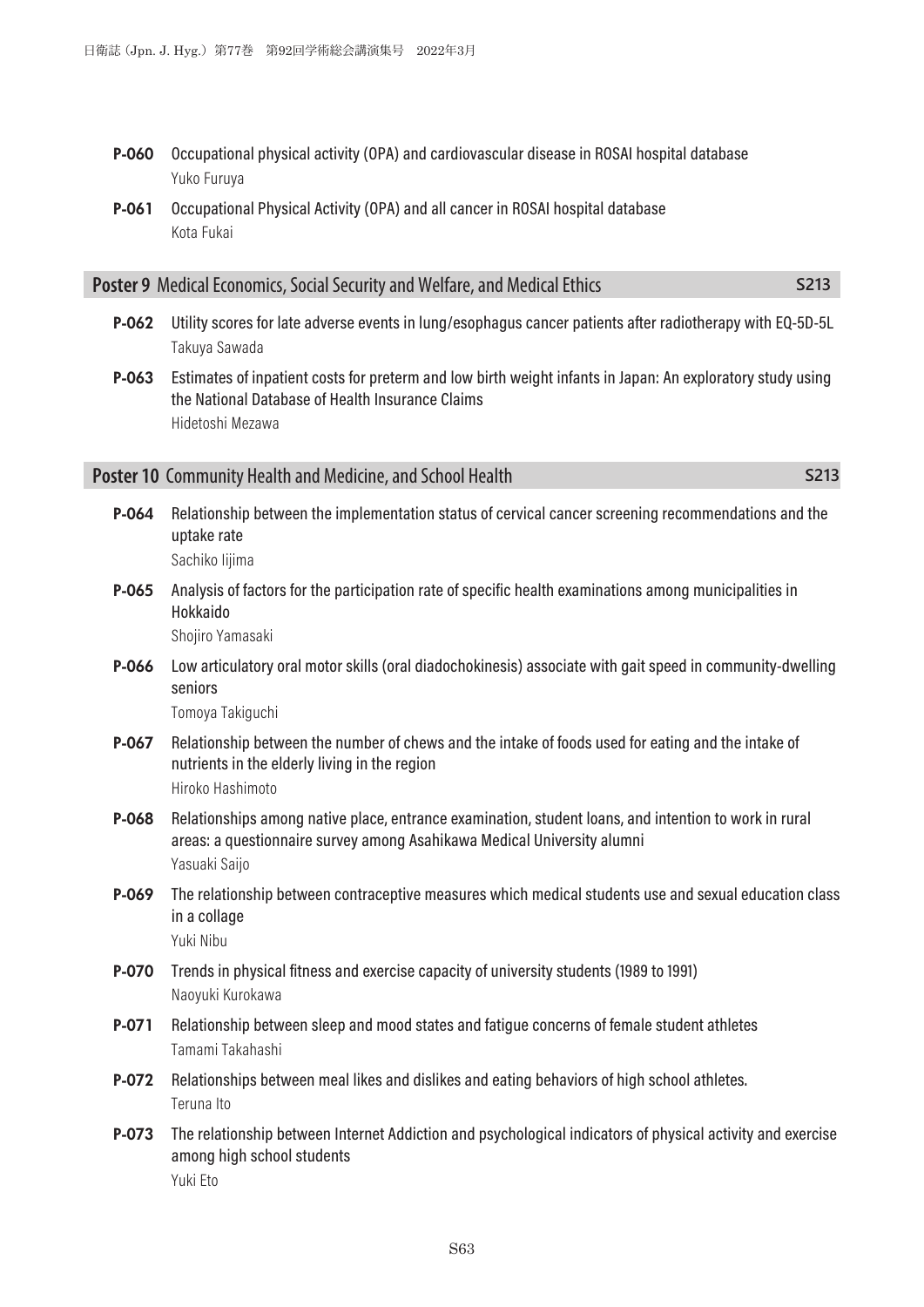- **P-074** Relationship between sleep time and lifestyle in children using wearable sensors Kanae Kanda
- P-075 Comparison of lifestyle and dietary surveys of elementary school students in rural and urban areas Terumi Kogawa
- **P-076** Study on the effect of eating speed on the body in elementary school students Ryo Shimizu

# **Poster 11** Industrial and Occupational Health **S217 S217**

- P-077 Validity and Reliability of Japanese version of Self-Endangering Work Behavior (SEWB) Scale Kazuhito Yokoyama
- P-078 Association between fatigue evaluations and microminerals of blood plasma in the medical staff during the nighttime shift Satomi Kameo
- P-079 Qualitative Research on employment of foreign care workers: efforts in elderly facilities toward retention Maki Tominaga
- P-080 Survey on the care and employment of family caregivers involved in the treatment of elderly cancer patients Kiyoko Nishina

# **Poster 12** Elderly Health and Welfare **S218**

- P-081<sup>\*</sup> Effects of dairy products on daily activities and physical / cognitive function Yuma Kadokura
- **P-082** Issues seen in the status of cooperation between dentistry and nutrition in home care management guidance for long-term care insurance Nozomi Okamoto
- P-083 A study of related factors with fear of falls among elderly people Midori Nishiyama
- **P-084** Examination of factors affecting malnutrition in the late-stage elderly using neural networks Kazunari Kobayashi
- P-085 Relationship between the employment status and social capital of the elderly living in semi-mountainous region

Kazunari Kobayashi

**P-086** Relationship between how to obtain evacuation orders and evacuation intentions in the elderly Saori Koizumi

# **Poster 13** Lifestyle-Related Diseases (Malignant Neoplasms) **S219 S219**

- P-087 Evaluation of setanaxib as a therapeutic agent under hypoxic conditions in hepatocellular carcinoma Satoshi Owada
- **P-088** Glycyrrhizin attenuates carcinogenesis through the regulation of immune cells in the spleen of mice Guifeng Wang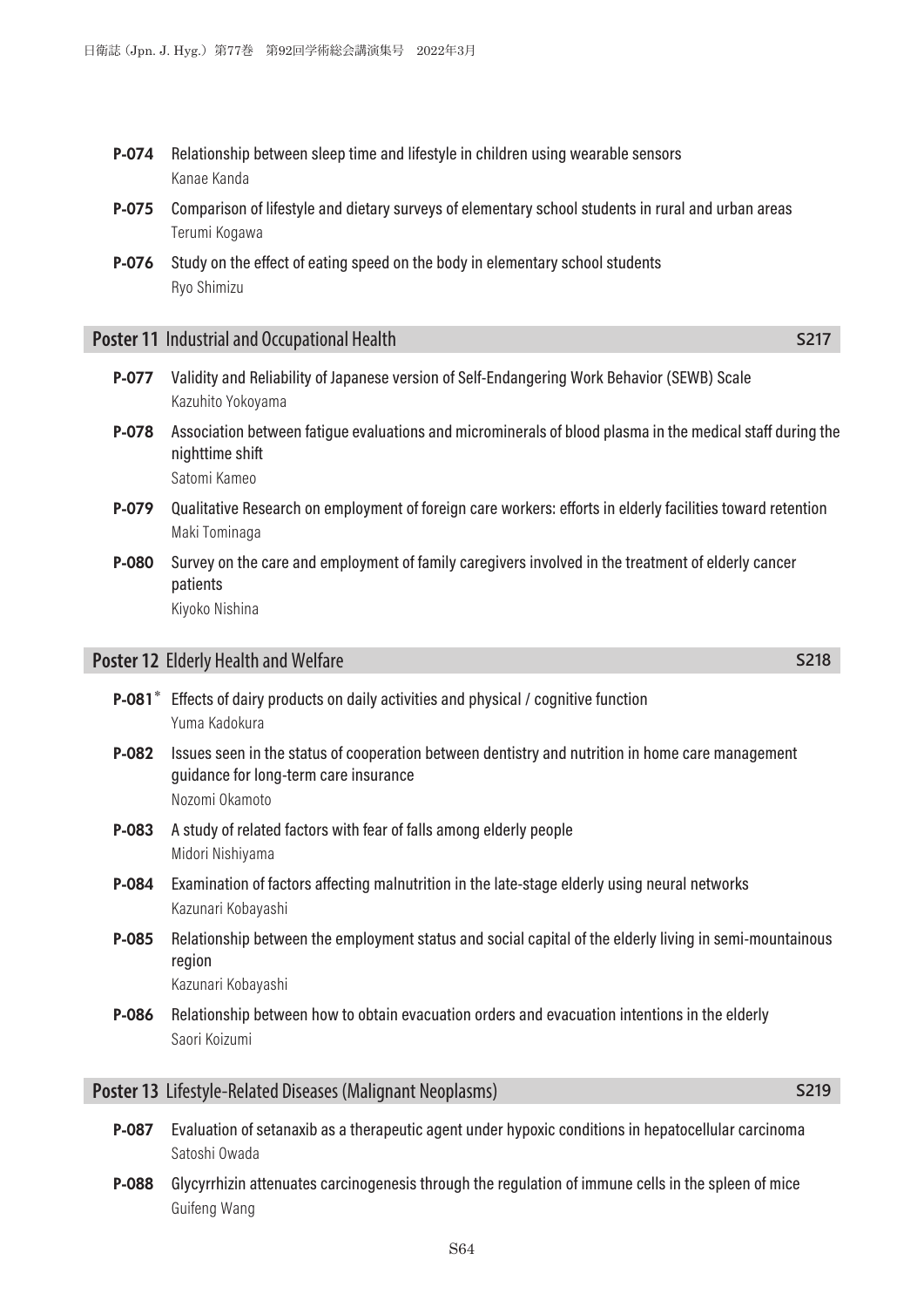P-089 The effect of taurine on autophagy- and apoptosis- associated molecules in human nasopharyngeal carcinoma cells Motohiko Okano

### **Poster 14** Lifestyle-Related Diseases (Cardiovascular Diseases, Diabetes, Liver Diseases, and Others) **S220**

- P-090 Association between height loss and circulating CD34-posistive cell count among older men Yuji Shimizu
- P-091 Relation between Prolonged Sedentary Bouts and Health-Related Quality of Life in Patients on Chronic Hemodialysis Keiichi Namio
- P-092 Association between urinary pteridines and risk of atherosclerotic disease in patients with diabetes Mikio Marumo
- P-093 Saccharina japonica attenuates blood pressure-increase due to fecal transplantation Ayaka Harui
- P-094<sup>\*</sup> The protective effects of maternal green tea extract intake during lactation in the liver of adult male rats exposed to high-fat diet from the foetal period Shojiro Yamasaki
- P-095 Proteome analysis of hepatitis and liver fibrosis inhibitory factors treated by antihypertensive drugs Hisao Naito
- P-096 Examination of miR-140-3p on bone metabolism Hironobu Katsuyama

# **Poster 15** Genetics and Epigenetics **S222**

- P-097 DNA methylation changes of gene regions transmitted to sperm DNA of F2 mice by gestational arsenic exposure Takehiro Suzuki
- P-098 GDF10 suppresses the progression of nasopharyngeal carcinoma by regulating TGF-β/Smad/NF-κB axis Guofei Feng
- P-099 Pain behavior analysis for decompression of pediatric limb pain attack model mice Hiroko Okuda

# **Poster 16** Immunology **S222**

- P-100 Inhibitory mechanism of standardized extract of Asparagus Officinalis stem (EAS) on SARS-CoV-2 S proteininduced IL-6 and IL-1β expression in macrophages Ken Shirato
- P-101 Intranasal exposure to Pb exacerbate symptoms of allergic rhinitis in mice. Delgama Nishadhi
- P-102 Effect of difference in energy consumption during 20km running on immune function in female Ekiden runners Takashi Umeda